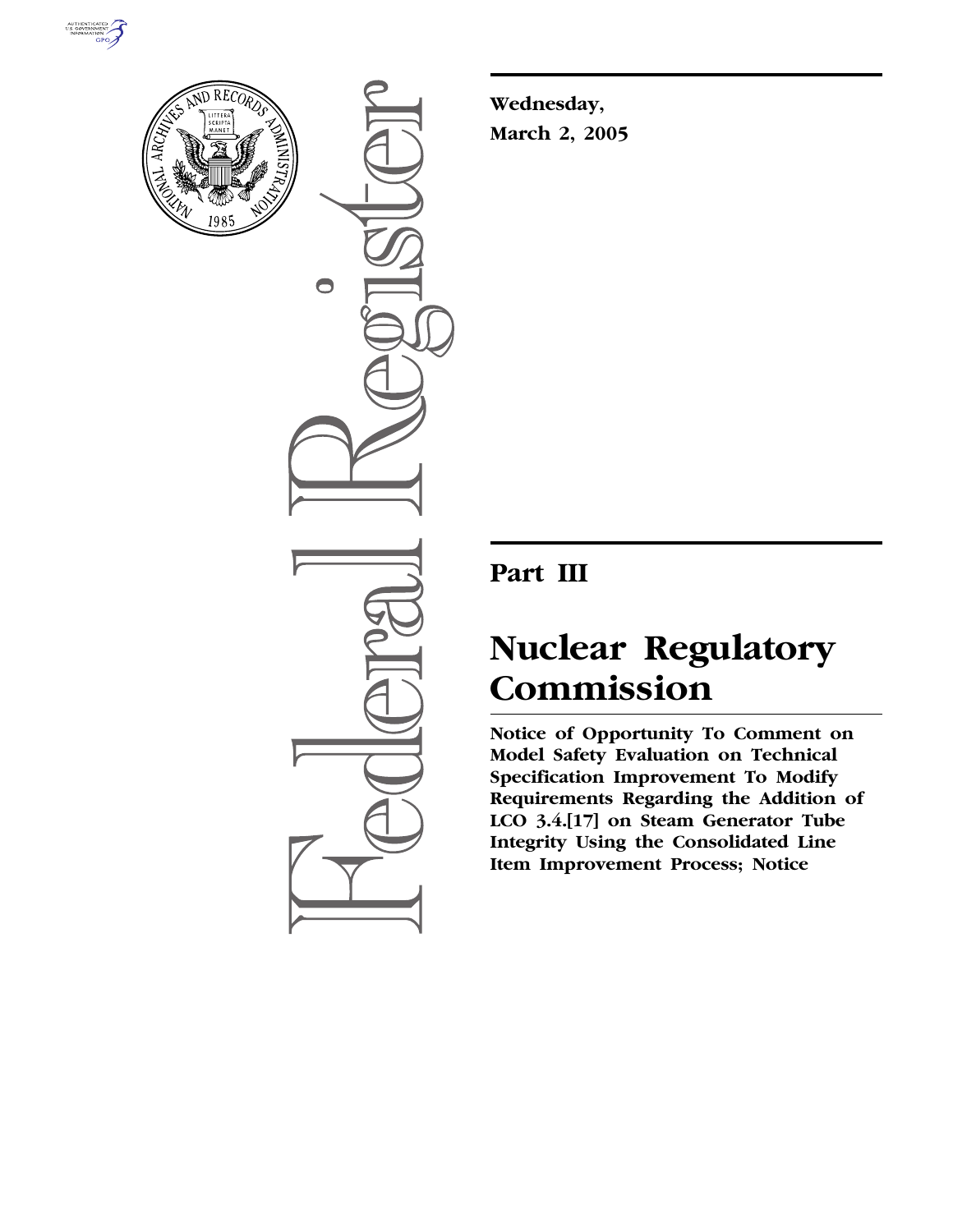# **NUCLEAR REGULATORY COMMISSION**

**Notice of Opportunity To Comment on Model Safety Evaluation on Technical Specification Improvement To Modify Requirements Regarding the Addition of LCO 3.4.[17] on Steam Generator Tube Integrity Using the Consolidated Line Item Improvement Process**

**AGENCY:** Nuclear Regulatory Commission.

**ACTION:** Request for comment.

**SUMMARY:** Notice is hereby given that the staff of the Nuclear Regulatory Commission (NRC) has prepared a model safety evaluation (SE) relating to the addition of a steam generator (SG) tube integrity specification to technical specifications (TS). The NRC staff has also prepared a model no-significanthazards-consideration (NSHC) determination relating to this matter. The purpose of these models is to permit the NRC to efficiently process amendments that propose to add an LCO 3.4.[17] that requires that SG tube integrity be maintained and requires that all SG tubes that satisfy the repair criteria be plugged or repaired in accordance with the Steam Generator Program. Licensees of nuclear power reactors to which the models apply could then request amendments, confirming the applicability of the SE and NSHC determination to their reactors. The NRC staff is requesting comment on the model SE and model NSHC determination prior to announcing their availability for referencing in license amendment applications.

**DATES:** The comment period expires April 1, 2005. Comments received after this date will be considered if it is practical to do so, but the Commission is able to ensure consideration only for comments received on or before this date.

**ADDRESSES:** Comments may be submitted either electronically or via U.S. mail. Submit written comments to Chief, Rules and Directives Branch, Division of Administrative Services, Office of Administration, Mail Stop: T– 6 D59, U.S. Nuclear Regulatory Commission, Washington, DC 20555– 0001. Hand deliver comments to: 11545 Rockville Pike, Rockville, Maryland, between 7:45 a.m. and 4:15 p.m. on Federal workdays. Copies of comments received may be examined at the NRC's Public Document Room, 11555 Rockville Pike (Room O–1F21), Rockville, Maryland. Comments may be submitted by electronic mail to *CLIIP@nrc.gov.*

**FOR FURTHER INFORMATION CONTACT:** Tom Boyce, Mail Stop: O–12H4, Division of Inspection Program Management, Office of Nuclear Reactor Regulation, U.S. Nuclear Regulatory Commission, Washington, DC 20555–0001, telephone 301–415–0184.

#### **SUPPLEMENTARY INFORMATION:**

#### **Background**

Regulatory Issue Summary 2000–06, ''Consolidated Line Item Improvement Process for Adopting Standard Technical Specification Changes for Power Reactors,'' was issued on March 20, 2000. The consolidated line item improvement process (CLIIP) is intended to improve the efficiency of NRC licensing processes by processing proposed changes to the standard technical specifications (STS) in a manner that supports subsequent license amendment applications. The CLIIP includes an opportunity for the public to comment on a proposed change to the STS after a preliminary assessment by the NRC staff and a finding that the change will likely be offered for adoption by licensees. This notice solicits comment on a proposed change that requires that SG tube integrity be maintained and requires that all SG tubes that satisfy the repair criteria be plugged or repaired in accordance with the Steam Generator Program. The CLIIP directs the NRC staff to evaluate any comments received for a proposed change to the STS and to either reconsider the change or announce the availability of the change for adoption by licensees. Licensees opting to apply for this TS change are responsible for reviewing the staff's evaluation, referencing the applicable technical justifications, and providing any necessary plant-specific information. Each amendment application made in response to the notice of availability will be processed and noticed in accordance with applicable rules and NRC procedures.

This notice involves the addition of LCO 3.4.[17] to the TS which requires that SG tube integrity be maintained and requires that all SG tubes that satisfy the repair criteria be plugged or repaired in accordance with the Steam Generator Program. This change was proposed for incorporation into the standard technical specifications by the owners groups participants in the Technical Specification Task Force (TSTF) and is designated TSTF–449. TSTF–449 can be viewed on the NRC's Web page at *http:/ /www.nrc.gov/reactors/operating/ licensing/techspecs.html*.

# **Applicability**

This proposal to modify technical specification requirements by the addition of LCO 3.4.[17], as proposed in TSTF–449, is applicable to all licensees who have adopted or will adopt, in conjunction with the proposed change, technical specification requirements for a Bases control program consistent with the TS Bases Control Program described in Section 5.5 of the applicable vendor's STS.

To efficiently process the incoming license amendment applications, the staff requests that each licensee applying for the changes proposed in TSTF–449 include Bases for the proposed TS consistent with the Bases proposed in TSTF–449. In addition, licensees that have not adopted requirements for a Bases control program by converting to the improved STS or by other means are requested to include the requirements for a Bases control program consistent with the STS in their application for the proposed change. The need for a Bases control program stems from the need for adequate regulatory control of some key elements of the proposal that are contained in the proposed Bases for LCO 3.4.[17]. The staff is requesting that the Bases be included with the proposed license amendments in this case because the changes to the TS and the changes to the associated Bases form an integral change to a plant's licensing basis. To ensure that the overall change, including the Bases, includes appropriate regulatory controls, the staff plans to condition the issuance of each license amendment on the licensee's incorporation of the changes into the Bases document and on requiring the licensee to control the changes in accordance with the Bases Control Program. The CLIIP does not prevent licensees from requesting an alternative approach or proposing the changes without the requested Bases and Bases control program. However, deviations from the approach recommended in this notice may require additional review by the NRC staff and may increase the time and resources needed for the review.

#### **Public Notices**

This notice requests comments from interested members of the public within 30 days of the date of publication in the **Federal Register**. After evaluating the comments received as a result of this notice, the staff will either reconsider the proposed change or announce the availability of the change in a subsequent notice (perhaps with some changes to the safety evaluation or the proposed no significant hazards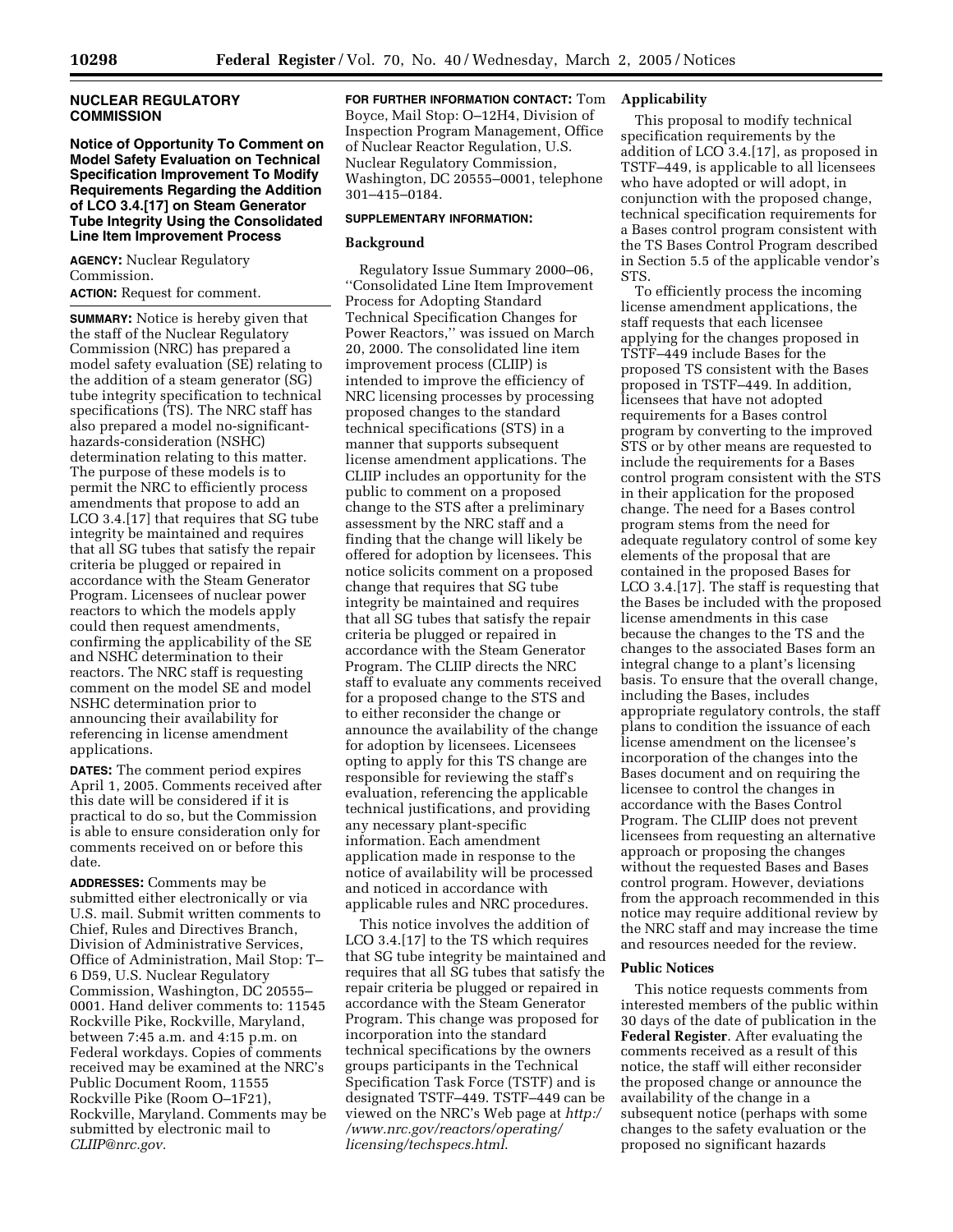consideration determination as a result of public comments). If the staff announces the availability of the change, licensees wishing to adopt the change must submit an application in accordance with applicable rules and other regulatory requirements. For each application the staff will publish a notice of consideration of issuance of amendment to facility operating licenses, a proposed no significant hazards consideration determination, and a notice of opportunity for a hearing. The staff will also publish a notice of issuance of an amendment to an operating license to announce the addition of the steam generator tube integrity requirements for each plant that receives the requested change.

#### **Proposed Safety Evaluation**

*U.S. Nuclear Regulatory Commission; Office of Nuclear Reactor Regulation; Consolidated Line Item Improvement; Technical Specification Task Force (TSTF) Change TSTF–449 Revision 3; Steam Generator Tube Integrity* 

#### **1.0 Introduction**

By application dated [Date], [Licensee] (the licensee) requested changes to the Technical Specifications (TS) for [facility] concerning the maintaining of steam generator (SG) tube integrity. This amendment request is the culmination of NRC and industry efforts since the mid-1990s to develop a programmatic, largely performancebased regulatory framework for ensuring SG tube integrity. In letters dated March 14 and September 9, 2003, October 7, 2004, and January 14, 2005, the Technical Specification Task Force (TSTF) proposed requirements for steam generator tube integrity and changes to the steam generator program in the standard technical specifications (STS) (NUREGs 1430—1432) on behalf of the industry. This proposed change is designated TSTF–449.

The scope of the TS amendment request includes:

- a. Revised Table of Contents
- b. Revised TS definition of LEAKAGE
- c. Revised TS 3.4.13 and TS Bases B 3.4.13, ''RCS [Reactor Coolant System] Operational LEAKAGE''
- d. New TS 3.4.[17] and new TS Bases B 3.4.[17], ''Steam Generator (SG) Tube Integrity''
- e. Revised TS 5.5.9, ''Steam Generator (SG) Program''
- f. Revised TS 5.6.9, ''Steam Generator Tube Inspection Report''
- g. Revised TS Bases B 3.4.4, ''RCS Loops—Modes 1 and 2''
- h. Revised TS Bases B 3.4.5, ''RCS Loops—Mode 3''
- i. Revised TS Bases B 3.4.6, ''RCS Loops—Mode 4''
- j. Revised TS Bases B 3.4.7, ''RCS Loops—Mode 5''

The proposed new TS 3.4.[17], ''Steam Generator (SG) Tube Integrity,'' in conjunction with the proposed revisions to administrative TS 5.5.9, ''Steam Generator (SG) Program,'' would establish a new programmatic, largely performance-based framework for ensuring SG tube integrity. Proposed TS Bases B 3.4.[17] documents the licensee's bases for this framework. Proposed TS 3.4.[17] would establish new limiting conditions for operation (LCOs) related to SG tube integrity; namely, (1) SG tube integrity shall be maintained, and (2) all SG tubes satisfying the tube repair criteria (*i.e.*, tubes with measured flaw sizes exceeding the tube repair criteria) shall be plugged [or repaired] in accordance with the SG Program. TS 3.4.[17] would include surveillance requirements (SRs) to verify that the above LCOs are met in accordance with the SG Program.

Proposed administrative TS 5.5.9, ''Steam Generator (SG) Program,'' would replace the current administrative TS 5.5.9, ''Steam Generator Tube Surveillance Program.'' This revised TS would require establishing and implementing a program that ensures that SG tube integrity is maintained. Tube integrity is defined in the proposed TS in terms of specified performance criteria for structural and leakage integrity. TS 5.5.9 would also provide for monitoring the condition of the tubes relative to these performance criteria during each SG tube inspection and for ensuring that tube integrity is maintained between scheduled inspections of the SG tubes. TS 5.5.9 would retain the currently specified tube repair limit(s).

The proposed changes to TS 5.6.9, ''Steam Generator (SG) Tube Inspection Report,'' revise the existing requirements for, and the contents of, the SG tube inspection report consistent with the proposed revisions to TS 5.5.9. The current requirement for a 12-month report would be changed to a 180-day report.

The proposed amendment revises the TS definition of LEAKAGE. Currently, the TS definition of LEAKAGE refers to ''SG LEAKAGE'' in the definition of Identified LEAKAGE and Pressure Boundary Leakage. ''SG LEAKAGE'' is not used in the TS or BASES. Therefore, the more appropriate term ''primary to secondary LEAKAGE'' is used in the TS definition of LEAKAGE.

[**Note to reviewers:** With respect to the following paragraph, some plants may have a less restrictive limit than the 150 gpd per SG. If so, the amendment should propose changing this to 150 gpd, and this will need to be acknowledged in the SE.]

The proposed amendment includes proposed revisions to TS 3.4.13 and its bases, ''RCS Operational LEAKAGE.'' The proposed changes would delete the current LCO limit of [576] gallons per day (gpd) for total primary-to-secondary leakage through all SGs, [but would retain the current LCO limit of 150 gpd for primary-to-secondary leakage from any one SG]. Retaining this latter requirement effectively ensures that total primary-to-secondary leakage through all the SGs is not allowed to exceed [600] gpd. (Note, [Plant Name, Units 1 and 2], are [four]-loop plants.) The proposed changes would also revise the TS 3.4.13 conditions and SRs to better clarify the requirements related to primary-to-secondary leakage.

Finally, the TS Bases for TS [3.4.4,] 3.4.5, 3.4.6, and 3.4.7 would be revised to eliminate the reference to the Steam Generator Tube Surveillance Program as the method for ensuring SG OPERABILITY.

#### **2.0 Regulatory Evaluation**

# *2.1 Current Licensing Basis/SG Tube Integrity*

The SG tubes in pressurized water reactors (PWRs) have a number of important safety functions. These tubes are an integral part of the reactor coolant pressure boundary (RCPB) and, as such, are relied upon to maintain primary system pressure and inventory. As part of the RCPB, the SG tubes are unique in that they are also relied upon as a heat transfer surface between the primary and secondary systems such that residual heat can be removed from the primary system and are relied upon to isolate the radioactive fission products in the primary coolant from the secondary system. In addition, the SG tubes are relied upon to maintain their integrity to be consistent with the containment objectives of preventing uncontrolled fission product release under conditions resulting from core damage severe accidents.

Title 10 of the Code of Federal Regulations (10 CFR) establishes the fundamental regulatory requirements with respect to the integrity of the steam generator tubing. Specifically, the General Design Criteria (GDC) in Appendix A to 10 CFR Part 50 states that the RCPB shall have ''an extremely low probability of abnormal leakage \* \* \* and gross rupture'' (GDC 14), ''shall be designed with sufficient margin'' (GDC 15 and 31), shall be of ''the highest quality standards possible''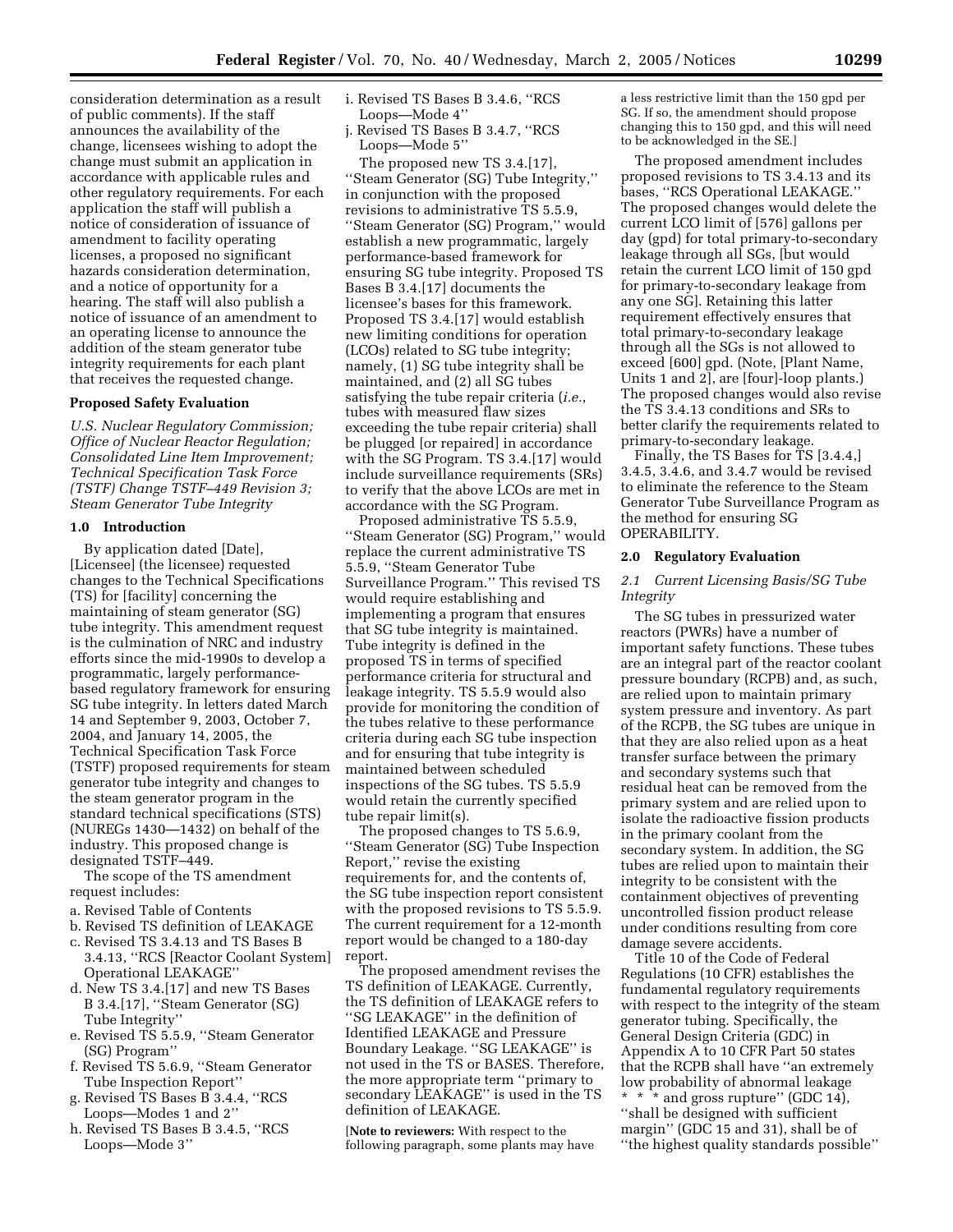(GDC 30), and shall be designed to permit ''periodic inspection and testing \* \* \* to assess \* \* \* structural and leak tight integrity'' (GDC 32). To this end, 10 CFR 50.55a specifies that components which are part of the RCPB must meet the requirements for Class 1 components in Section III of the American Society of Mechanical Engineers (ASME) Boiler and Pressure Vessel Code (Code). Section 50.55a further requires, in part, that throughout the service life of a PWR facility, ASME Code Class 1 components meet the requirements, except design and access provisions and pre-service examination requirements, in Section XI, ''Rules for Inservice Inspection [ISI] of Nuclear Power Plant Components,'' of the ASME Code, to the extent practical. This requirement includes the inspection and repair criteria of Section XI of the ASME Code.

In the 1970s, Section XI requirements pertaining to ISI of SG tubing were augmented by additional SG tube SRs in the TSs. Paragraph (b)(2)(iii) of 10 CFR, 50.55a, states that where TS SRs for SGs differ from those in Article IWB–2000 of Section XI of the ASME Code, the ISI program shall be governed by the TSs.

The existing plant TSs include LCOs and accompanying SRs and action statements pertaining to the integrity of the SG tubing. SG operability in accordance with the SG tube surveillance program is necessary to satisfy the LCOs governing RCS loop operability, as stated in the accompanying TS Bases. The LCO governing RCS Operational LEAKAGE includes limits on allowable primary-tosecondary LEAKAGE through the SG tubing. Accompanying SRs require verification that RCS operational LEAKAGE is within limits every 72 hours by an RCS water inventory balance and that SG tube integrity is in accordance with the SG tube surveillance program. The SG tube surveillance program requirements are contained in the administrative TSs. These administrative TSs state that the SGs are to be determined OPERABLE after the actions required by the surveillance program are completed.

Under the plant TS SG surveillance program requirements, licensees are required to monitor the condition of the steam generator tubing and to perform repairs, as necessary. Specifically, licensees are required by the plant TSs to perform periodic ISIs and to remove from service, by plugging, all tubes found to contain flaws with sizes exceeding the acceptance limit, termed ''plugging limit'' (old terminology) or ''tube repair criteria'' (new terminology). The frequency and scope of the

inspection and the tube repair limits are specified in the plant TSs.

The tube repair limits in the TSs were developed with the intent of ensuring that degraded tubes (1) maintain factors of safety against gross rupture consistent with the plant design basis (*i.e.*, consistent with the stress limits of the ASME Code, Section III) and (2) maintain leakage integrity consistent with the plant licensing basis while, at the same time, allowing for potential flaw size measurement error and flaw growth between SG inspections.

As part of the plant licensing basis, applicants for PWR licenses are required to analyze the consequences of postulated design basis accidents (DBAs) such as an SG tube rupture (SGTR) and main steam line break (MSLB). These analyses consider the primary-to-secondary leakage through the tubing which may occur during these events and must show that the offsite radiological consequences do not exceed the applicable limits of 10 CFR 100 for offsite doses, GDC–19 criteria for control room operator doses, or some fraction thereof as appropriate to the accident, or the NRC approved licensing basis (*e.g.*, a small fraction of these limits).

#### *2.2 10 CFR 50.36*

In 10 CFR 50.36, the Commission established its regulatory requirements related to the content of TSs. In doing so, the Commission emphasized those matters related to the preventing of accidents and mitigating their consequences. As recorded in the Statements of Consideration, Technical Specifications for Facility Licenses: Safety Analysis Reports (33 FR 18610, December 17, 1968), the Commission noted that applicants are expected to incorporate into their TSs those items that are directly related to maintaining the integrity of the physical barriers designed to contain radioactivity. Pursuant to 10 CFR 50.36, TSs are required to include items in five specific categories related to station operation. Specifically, those categories include: (1) Safety limits, limiting safety system settings, and limiting control settings; (2) limiting conditions for operation (LCO); (3) surveillance requirements (SRs); (4) design features; and (5) administrative controls. However, the rule does not specify the particular requirements to be included in a plant's TS. The licensee's application contains proposed LCOs, SRs and administrative controls involving steam generator integrity, an important element of the physical barriers designed to contain radioactivity.

Additionally, 10 CFR 50.36(c)(2)(ii) sets forth four criteria to be used in determining whether an LCO is required to be included in the TS for a certain item. These criteria are as follows:

1. Installed instrumentation that is used to detect, and indicate in the control room, a significant abnormal degradation of the reactor coolant pressure boundary.

2. A process variable, design feature, or operating restriction that is an initial condition of a design-basis accident or transient analysis that assumes either the failure of or presents a challenge to the integrity of a fission product barrier.

3. A structure, system, or component that is part of the primary success path and which functions or actuates to mitigate a design-basis accident or transient that either assumes the failure of or presents a challenge to the integrity of a fission product barrier.

4. A structure, system or component which operating experience or probabilistic risk assessment has shown to be significant to public health and safety.

The NRC staff has reviewed the proposed changes to ensure that these changes conform with 10 CFR 50.36 as discussed herein.

#### *2.3 Background—Technical Specification Amendment Request*

The current TS requirements for inspection and repair of SG tubing date to the mid-1970s and define a prescriptive approach for ensuring tube integrity. This prescriptive approach involves inspection of the tubing at specified intervals, implementation of specified tube inspection sampling plans, and repair or removal from service by plugging all tubes found by inspection to contain flaws in excess of specified flaw repair criteria. However, as evidenced by operating experience, the prescriptive approach defined in the TSs is not sufficient in-and-of-itself to ensure that tube integrity is maintained. For example, in cases of low to moderate levels of degradation, the TSs require that only 3 to 21 percent of the tubes be inspected, irrespective of whether the inspection results indicate that additional tubes may need to be inspected to reasonably ensure that tubes with flaws that may exceed the tube repair criteria, or that may impair tube integrity, are detected. In addition, the TSs (and ASME Code, Section XI) do not explicitly address the inspection methods to be employed for different tube degradation mechanisms or tube locations, nor are the specific objectives to be fulfilled by the selected methods explicitly defined. Also, incremental flaw growth between inspections can, in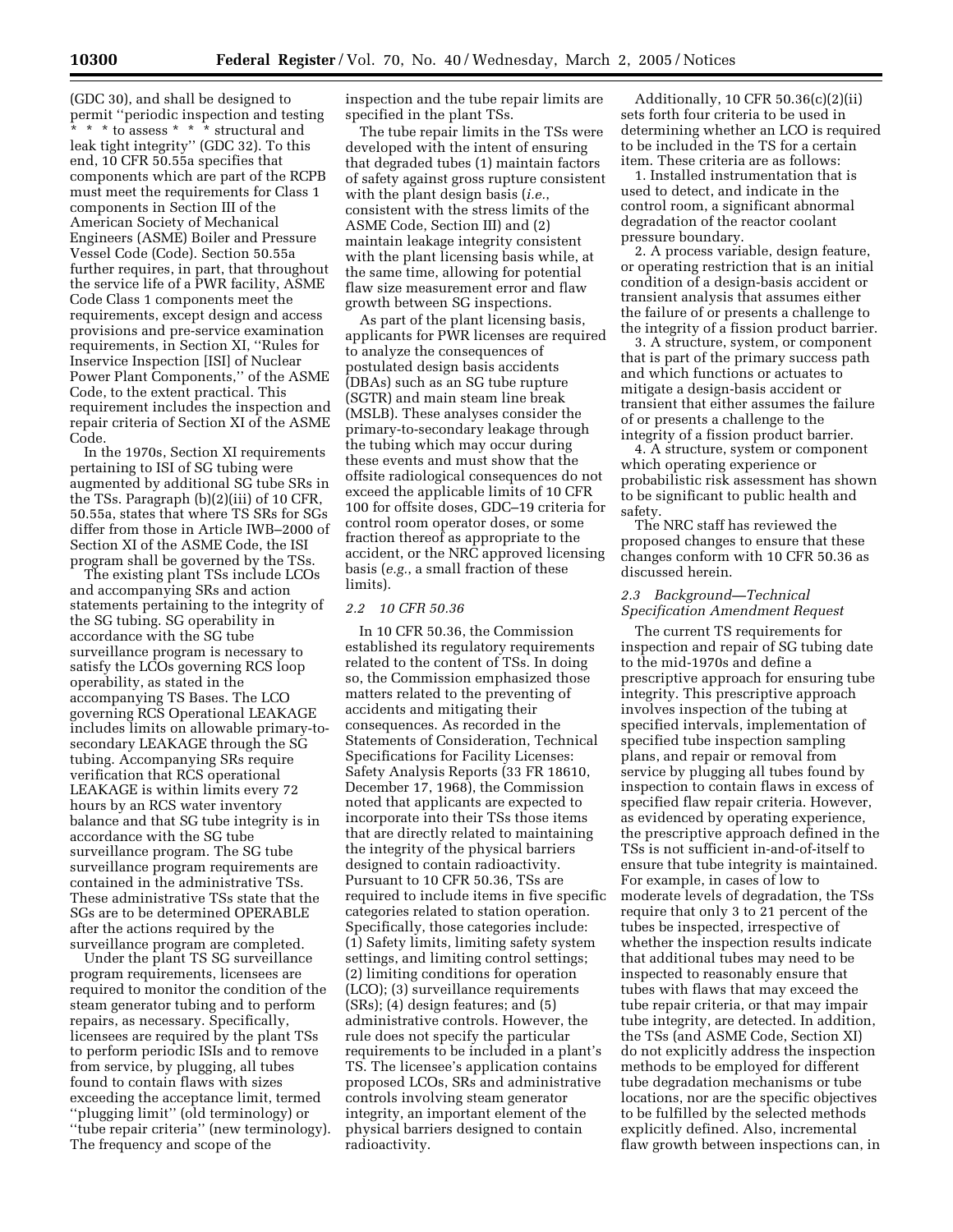many instances, exceed what is allowed in the specified tube repair criteria. In such cases, the specified inspection frequencies may not ensure reinspection of a tube before its integrity is impaired. In short, the current TS SRs do not require licensees to actively manage their SG surveillance programs so as to provide reasonable assurance that tube integrity is maintained.

In view of the shortcomings of the current TS requirements, licensees experiencing significant degradation problems have frequently found it necessary to implement measures beyond minimum TS requirements to ensure that adequate tube integrity is being maintained. Until the 1990s, these measures tended to be ad hoc. By letter dated December 16, 1997 (Reference 1), the Nuclear Energy Institute (NEI) provided NRC with a copy of NEI 97– 06 (Original), ''Steam Generator Program Guidelines,'' and informed the NRC of the following formal industry position.

Each licensee will evaluate its existing steam generator program and, where necessary, revise and strengthen program attributes to meet the intent of the guidance provided in NEI 97–06, ''Steam Generator Program Guidelines,'' no later than the first refueling outage starting after January 1, 1999.

The stated objectives of this initiative were to have a clear commitment from utility executives to follow industry SG related guidelines developed through Electric Power Research Institute (EPRI) to assure a unified industry approach to emerging SG issues and to apply tube integrity performance criteria in conjunction with the performance-based philosophy of the maintenance rule, 10 CFR 50.65. Reference 2 is the most recent update to NEI 97–06 available to the NRC staff. NEI 97–06 provides general, high-level guidelines for a programmatic, performance-based approach to ensuring SG tube integrity. NEI 97–06 references a number of detailed EPRI guideline documents for programmatic details. Subsequently, the NRC staff had extensive interaction with the industry to resolve NRC staff concerns with this industry initiative and to identify needed changes to the plant TSs to ensure that tube integrity is maintained (Reference 3).

Ultimately, in consideration of the performance-based objective of this initiative, the NRC staff determined it was not necessary for the NRC staff to formally review or endorse the NEI 97– 06 guidelines or the EPRI guideline documents referenced by NEI 97–06. The subject application for changes to the TS is programmatically consistent with the industry's NEI 97–06 initiative. As discussed in this safety evaluation, these changes will ensure that an SG program that provides reasonable assurance that SG tube integrity will be maintained will be implemented.

#### **3.0 Evaluation**

*3.1 TS 3.4.[17], ''Steam Generator (SG) Tube Integrity''*

The current TS establishes an operability requirement for the SG tubing; namely, the tubes shall be determined OPERABLE after completion of the actions defined in the SG tube surveillance program (TS 5.5.9). In addition, this surveillance program (and SG operability) is directly invoked by TS 3.4.13, which contains the LCO relating to RCS leakage. However, these specifications do not directly require that tube integrity be maintained. Instead, they require implementation of an SG tube surveillance program, which is assumed to ensure tube integrity, but, as discussed above, may not depending on the circumstances of degradation at a plant.

To address this shortcoming, the [Name of plant] TS amendment package includes a proposed new specification, TS 3.4.[17], ''Steam Generator (SG) Tube Integrity,'' which includes a new LCO requirement and accompanying conditions, required actions, completion times, and SRs. The new LCO is applicable in MODES 1, 2, 3, and 4 and requires: (1) SG tube integrity shall be maintained, *AND* 2) all SG tubes satisfying the tube repair criteria shall be plugged [or repaired] in accordance with the Steam Generator Program (specified in the proposed TS 5.5.9). This LCO supplements the LCO in TS 3.4.13 to directly make tube integrity an operating restriction. This is consistent with Criterion 2 of 10 CFR 50.36(c)(2)(ii) since the assumption of tube integrity as an initial condition is implicit in DBA analyses (with the exception of analysis

of a design-basis SGTR where one tube is assumed not to have structural integrity) and is acceptable to the NRC staff.

[**Note to reviewers:** Inclusion of the words ''or repaired'' is acceptable only in cases where the plant TS already include provision for tube repair methods. In general, such provisions do not exist for plants with replacement SGs.]

Proposed SR 3.4.[17].1 would require that SG tube integrity be verified in accordance with the Steam Generator Program, which is described in proposed revisions to TS 5.5.9. The required frequency for this surveillance would also be in accordance with the SG Program, thus meeting the requirements of 10 CFR 50.36(c)(3). The revised TS 5.5.9 would define tube integrity in terms of satisfying tube integrity performance criteria for tube structural integrity and leakage integrity as specified therein. SR 3.4.[17].1 would replace the existing surveillance requirement (SR 3.4.13.2) in the RCS Operational LEAKAGE specification (TS 3.4.13), which provides that tube integrity be verified in accordance with the SG surveillance program as provided in the current TS 5.5.9. The proposed SR improves upon the current SR in that it refers to a program that is directly focused on maintaining tube integrity rather than on implementing a prescriptive surveillance program which, as discussed above, may not be sufficient to ensure tube integrity is maintained. Proposed SR 3.4.[17].2 would require verification that each inspected SG tube that satisfies the tube repair criteria is plugged [or repaired] in accordance with the SG Program. The tube repair criteria are contained in the SG Program. The required frequency for SR 3.4.[17].2 is prior to entering MODE 4 following a SG tube inspection. The NRC staff concludes that SR 3.4.[17].1 and SR 3.4.[17].2 are sufficient to determine whether the proposed LCO is met, meet the requirements of 10 CFR 50.36(c)(3), and are acceptable.

The licensee has proposed conditions, required actions, and completion times for the new LCO 3.4.[17] as shown in Table 1. The proposed TS 3.4.[17] allows separate condition entry for each SG tube.

# TABLE 1.—TS 3.4.[17] ACTIONS

| Condition                                                                                                                                                                                                        | Required action                                            | Completion time |
|------------------------------------------------------------------------------------------------------------------------------------------------------------------------------------------------------------------|------------------------------------------------------------|-----------------|
| A. One or more SG tubes satisfying the tube $\vert$ A.1 Verify tube integrity of the affected $\vert$<br>repair criteria and not plugged [or repaired] in  <br>accordance with the Steam Generator Pro-<br>gram. | tube(s) is maintained until the next inspec-<br>tion. AND. | 7 davs.         |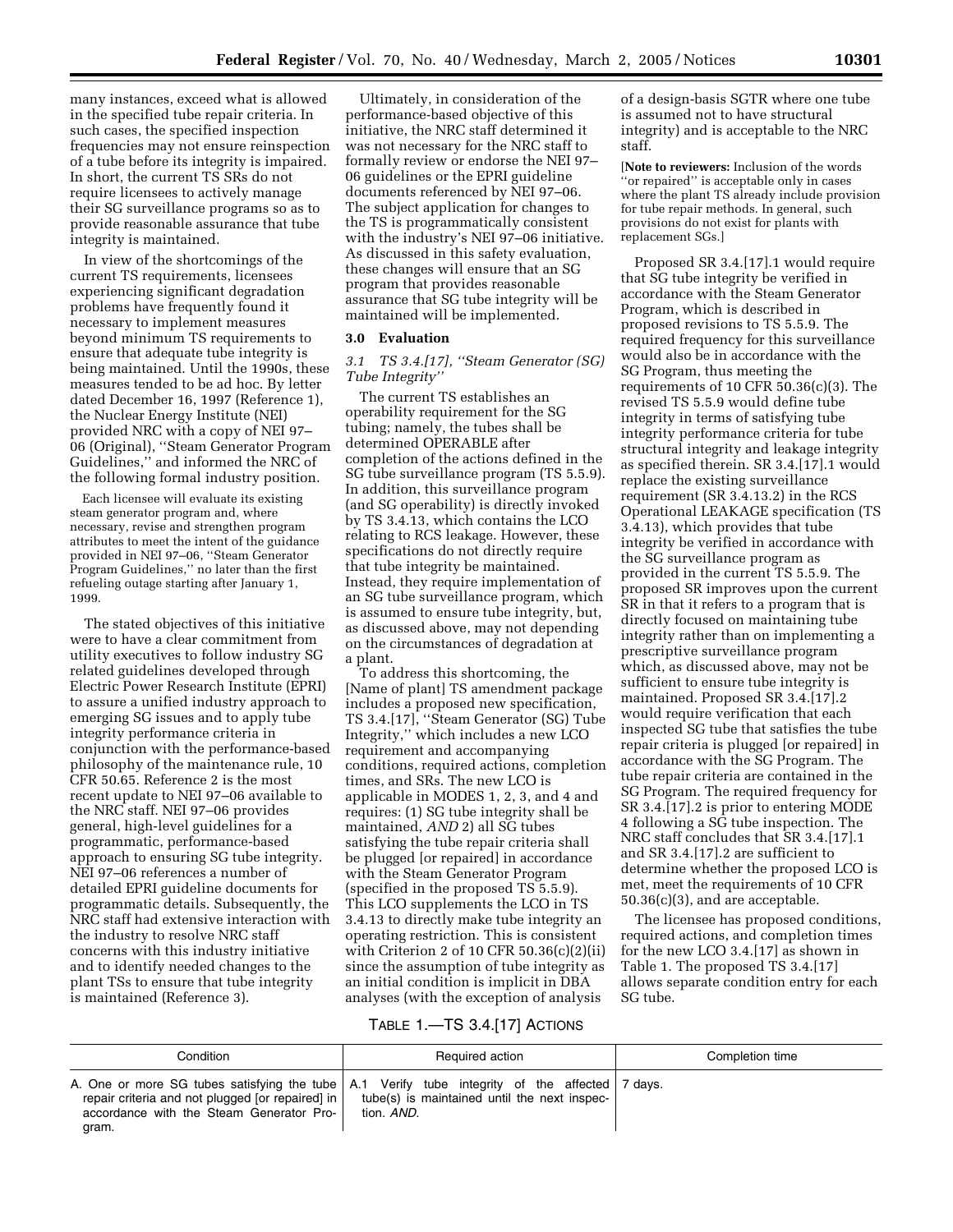| Condition                                                              | Required action                                                                                     | Completion time                                                                                    |
|------------------------------------------------------------------------|-----------------------------------------------------------------------------------------------------|----------------------------------------------------------------------------------------------------|
| Time of Condition A not met. OR SG tube in-<br>tegrity not maintained. | A.2 Plug [or repair] the affected tube(s) in ac-<br>cordance with the Steam Generator Pro-<br>gram. | Prior to entering MODE 4 following the next<br>refueling outage or SG tube inspection.<br>6 hours. |
|                                                                        |                                                                                                     | 36 hours.                                                                                          |

TABLE 1.—TS 3.4.[17] ACTIONS—Continued

Should SG tube integrity be found by the SG Program not to be maintained, Required Actions B.1 and B.2 would require that the plant be in MODE 3 within 6 hours and MODE 5 within 36 hours, respectively. These required actions and completion times are consistent with (1) the general requirements in TS 3.0.3 for failing to meet an LCO and (2) the requirements of TS 3.4.13 when the LCO on primary to secondary leakage rate is not met. The NRC staff concludes that these required actions and completion times provide adequate remedial measures should SG tube integrity be found not to be maintained and are acceptable to the NRC staff.

Condition A of proposed TS 3.4.[17] addresses the condition where one or more tubes satisfying the tube repair criteria are inadvertently not plugged [or repaired] in accordance with the SG Program. Under Required Action A.1, the licensee would be required to verify within 7 days that tube integrity of the affected tubes is maintained until the next inspection. The accompanying Bases state that the tube integrity determination would be based on the estimated condition of the tube at the time the situation is discovered and the estimated growth of the degradation prior to the next inspection. The NRC staff notes that details of how this assessment would be performed are not included in proposed TS 3.4.[17] or 5.5.9. The NRC staff finds this to be consistent with having performancebased requirements, finds that the performance criteria (*i.e.*, performance objectives) for assessing tube integrity are clearly defined (in TS 5.5.9), and finds that it is appropriate that the licensee have the flexibility to determine how best to perform this assessment based on what information is and is not available concerning the circumstances of the subject flaw. The proposed 7 days allowed to complete the assessment ensures that the risk increment associated with operating with tubes in this condition will be very small. Should the assessment reveal that tube integrity cannot be maintained until the next scheduled inspection or if

the assessment is not completed in 7 days, Condition B applies, leading to Required Actions B.1 and B.2, which are evaluated above. Finally, if Required Action A.1 successfully verifies that tube integrity is being maintained until the next inspection, Required Action A.2 would require that the subject tube be plugged [or repaired] in accordance with the SG Program prior to entering MODE 4 after the next refueling outage or SG inspection. Based on the above, the NRC staff concludes that the proposed LCO and accompanying ACTIONS related to failure to plug [or repair] a tube that satisfies the tube repair criteria to be acceptable.

The licensee has proposed administrative changes to the TS Title page and Bases supporting the proposed new TS 3.4.[17]. Although the TS Bases are controlled under the auspices of 10 CFR 50.59 and TS 5.5.14, TS Bases Control Program, the NRC staff finds the proposed changes to the proposed TS 3.4.[17] Bases to be acceptable.

#### *3.2 Steam Generator Operability*

The TS Bases for [TS 3.4.4, RCS Loops—MODES 1 and 2,] TS 3.4.5, RCS Loops—MODE 3, and TS 3.4.6, RCS Loops—MODE 4, define an OPERABLE RCS Loop as consisting of an OPERABLE reactor coolant pump (RCP) in operation providing forced flow for heat transport and an OPERABLE SG in accordance with the Steam Generator Tube Surveillance Program. The Bases for TS 3.4.7, RCS Loops—MODE 5, Loops Filled, define an OPERABLE SG as a SG that can perform as a heat sink via natural circulation when it has an adequate water level and is OPERABLE in accordance with the Steam Generator Tube Surveillance Program. Although the TS Bases are controlled under the auspices of 10 CFR 50.59 and TS 5.5.14, TS Bases Control Program, the licensee has proposed to delete the phrases, ''in accordance with the Steam Generator Tube Surveillance Program,'' from TS [B3.4.4], B3.4.5, and B3.4.6, and ''and is OPERABLE in accordance with the Steam Generator Tube Surveillance Program,'' from TS B3.4.7.

With the deletion of these phrases, an OPERABLE SG will be defined under the definition of OPERABLE— OPERABILITY defined in TS 1.1 and stated below:

A system, subsystem, train, component, or device shall be OPERABLE or have OPERABILITY when it is capable of performing its specified safety function(s) and when all necessary attendant instrumentation, controls, normal or emergency electrical power, cooling and seal water, lubrication, and other auxiliary equipment that are required for the system, subsystem, train, component, or device to perform its specified safety function(s) are also capable of performing their related support function(s).

The NRC staff has evaluated the proposed Bases changes. The current Bases refer to the SG Tube Surveillance Program for the requirements of an OPERABLE SG. The SG Tube Surveillance Program provided the controls for the ISI of SG tubes that was intended to ensure that the structural integrity of this portion of the RCS is maintained. Using the definition of OPERABLE—OPERABILITY expands the definition of an OPERABLE SG beyond maintaining structural integrity and is acceptable.

# *3.3 Proposed Administrative TS 5.5.9, ''Steam Generator Program''*

The proposed Administrative TS 5.5.9, ''Steam Generator Program'' replaces the existing administrative TS 5.5.9, ''Steam Generator Tube Surveillance Program.'' The current TS 5.5.9 defines a prescriptive strategy for ensuring tube integrity consisting of tube inspections performed at specified intervals, with a specified inspection scope (tube inspection sample sizes), and with a specified tube acceptance limit for degraded tubing, termed ''tube repair criterion,'' beyond which the affected tubes must be plugged [or repaired]. The proposed TS 5.5.9 incorporates a largely performancebased strategy for ensuring tube integrity, requiring that a SG Program be established and implemented to ensure tube integrity is maintained. The proposed specification contains only a few details concerning how this is to be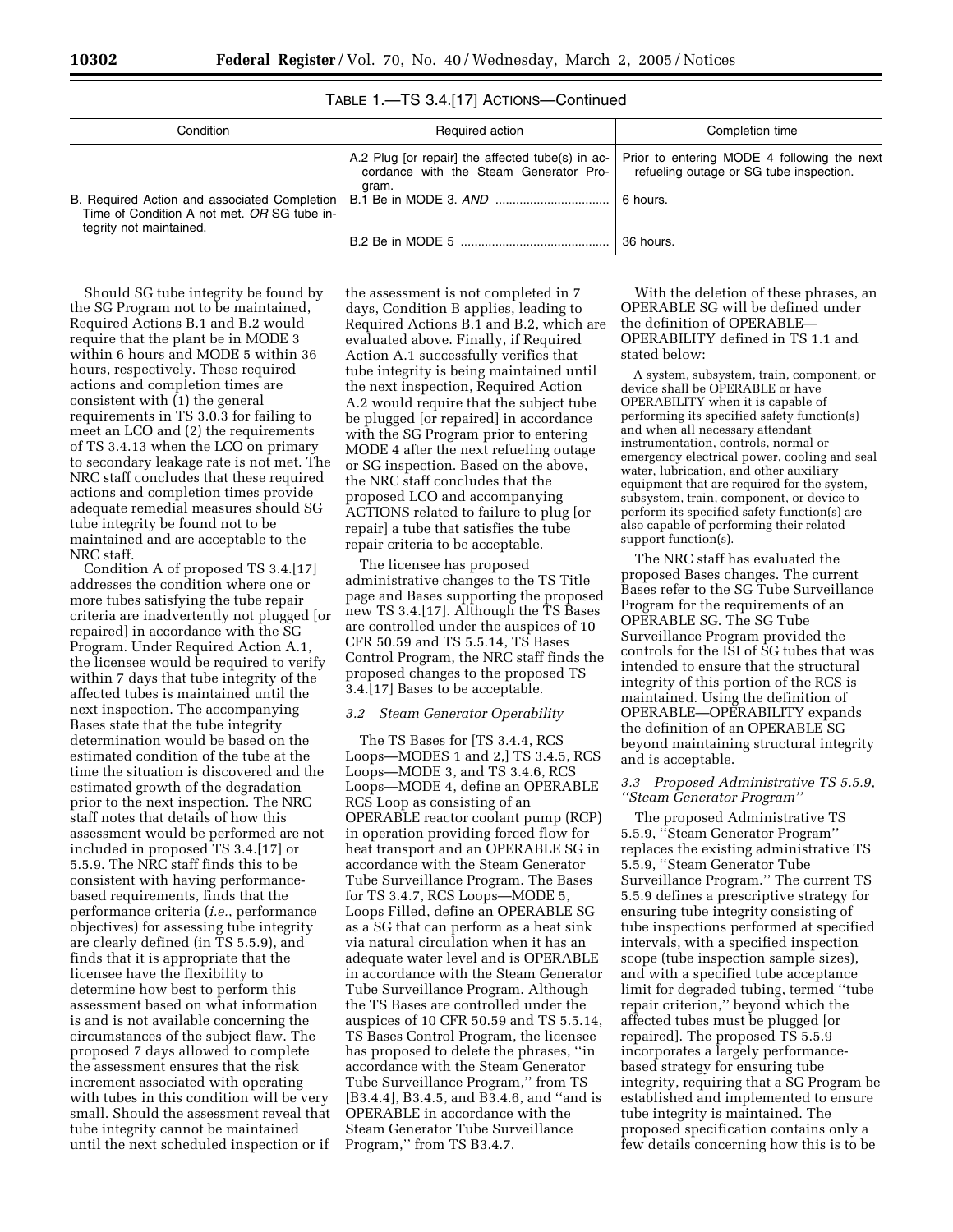accomplished, the intent being that the licensee will have the flexibility to determine the specific strategy to be employed to satisfy the required objective of maintaining tube integrity. However, as evaluated below, the NRC staff concludes that proposed TS 5.5.9 provides reasonable assurance that the SG Program will maintain tube integrity.

The proposed BASES for TS 3.4.[17] state that NEI 97–06 and its referenced EPRI guideline documents will be used to establish the content of the SG Program. The guidelines are industrycontrolled documents and licensee SG programs may deviate from these guidelines. Except as may be specifically invoked by the TSs, the NRC staff's evaluation herein takes no credit for any of the specifics in the guidelines.

3.3.1 Performance Criteria for SG Tube Integrity

Proposed TS 5.5.9 would require that SG tube integrity shall be maintained by meeting the performance criteria for tube structural integrity, accident induced leakage, and operational leakage as specified therein.

The NRC staff's criteria for evaluating the acceptability of these performance criteria are that meeting these criteria is sufficient to ensure that tube integrity is within the plant licensing basis and that meeting these criteria, in conjunction with implementation of the SG Program, ensures no significant increase in risk. These performance criteria must also be evaluated in the context of the overall SG Program such that if the performance criteria are inadvertently exceeded, the consequences will be tolerable before the situation is identified and corrected. In addition, the performance criteria must be expressed in terms of parameters that are measurable, directly or indirectly.

3.3.1.1 Structural Integrity Criterion. The proposed structural integrity criterion is as follows:

All inservice steam generator tubes shall retain structural integrity over the full range of normal operating conditions (including startup, operation in the power range, hot standby, cooldown, and all anticipated transients included in the design specification) and design basis accidents. This includes maintaining a safety factor of 3.0 against burst under normal steady state full power operation primary-to-secondary pressure differential and a safety factor of 1.4 against burst applied to design basis accident primary to secondary pressure differentials. Apart from the above requirements, additional loading conditions associated with design basis accidents, or combination of accidents in accordance with the design and licensing basis, shall also be evaluated to determine if the associated loads contribute

significantly to burst or collapse. In the assessment of tube integrity, those loads that do significantly affect burst or collapse shall be determined and assessed in combination with the loads due to differential pressure with a safety factor of 1.2 on the combined primary loads and 1.0 on axial secondary loads.

The NRC staff has evaluated this proposed criterion for consistency with the safety factors embodied in the current licensing basis, specifically, the safety factors embodied in the TS tube repair criterion. The tube repair criterion typically specified in plant TSs is 40 percent of the initial tube wall thickness. This criterion is typically applicable to all tubing flaws found by inspection, except for certain flaw types at certain locations for which less restrictive repair criterion may be applicable (as specified in the TSs) and for certain sleeve repairs for which a more restrictive tube repair criterion may be specified. [For [plant name Units 1 and 2], the 40 percent tube repair criterion is the only such criterion and is applicable to all flaw types at all tube locations.]

[**Note to reviewers:** If plant TS already include an ARC, add a statement to the effect that in addition to the 40% tube repair criterion, the subject plant also has alternate repair criteria as discussed in Section 3.3.4 of this SE.]

In 1976 the NRC staff prepared RG 1.121 (Draft), ''Basis for Plugging Degraded PWR Steam Generator Tubes,'' (Reference 4) describing a technical basis for the development of tube repair criteria. This draft RG was issued for public comment, but was never finalized. Although not finalized, the RG is generally cited in licensee and industry documentation as the bases for the TS tube repair criterion in plant TSs. The draft RG includes the following with respect to safety factors:

a. Degraded tubing should retain a factor of safety against burst of not less than three under normal operating conditions.

b. Degraded tubing should not be stressed beyond the elastic range of the tube material during the full range of normal reactor operation. The draft regulatory guide also states that loadings associated with normal plant conditions, including startup, operation in the power range, hot standby, and cooldown, as well as all anticipated transients (*e.g.*, loss of electrical load, loss of off-site power) that are included in the design specifications for the plant, should not produce a primary membrane stress in excess of the yield stress of the tube material at operating temperature.

c. Degraded tubes should maintain a margin of safety against tube failure under postulated accidents consistent with the margin of safety determined by the stress limits specified in NB–3225 of Section III of the ASME Code. Note, NB–3225 specifies that the rules in Appendix F of Section III may be used for evaluating these loadings.

The ''safety factor of three'' criterion stems from Section III of the ASME Code which, in part, limits primary membrane stress under design conditions to one third of ultimate strength. The proposed structural integrity criterion would limit application of the ''safety factor of three'' criterion to those pressure loadings existing during normal full power, steady state operating conditions. Differential pressures under this condition are plant specific, ranging from 1250 psi to 1500 psi (Reference 5). However, differential pressure loadings can be considerably higher during normal operating transients, ranging to between 1600 psi to 2150 psi during plant heatup and cooldown (Reference 5). Given a factor of safety equal to three under normal full power conditions, the factor of safety during heatups and cooldowns can be as low as about two. The industry stated in a white paper (Reference 5) that it was not the intent of the 40 percent depth-based tube repair criterion to ensure a factor of safety of three for operating transients such as heatups and cooldowns. The industry stated that maintaining a safety factor of three for such transients would lead to a tube repair criterion less than the standard 40 percent criterion for many plants. The NRC staff has independently performed calculations that support the industry's contention that applying the ''safety factor of three'' criterion to the full range of normal operating conditions would lead to a tube repair criterion more restrictive than the 40 percent criterion that the NRC staff has accepted since the 1970s. The NRC staff concludes that the ''safety factor of three'' criterion for application to normal full power, steady state pressure differentials, as proposed by the licensee and the industry, is consistent with the safety margins implicit in existing TS tube repair criteria and, thus, is consistent with the current licensing basis.

Item b above from draft RG 1.121 is often referred to as the ''no yield'' criterion. The purpose of this criterion is to prevent permanent deformation of the tube to assure that degradation of the tube will not occur due to mechanical effects of the service condition. This is consistent with the ASME Code, Section III, stress limits,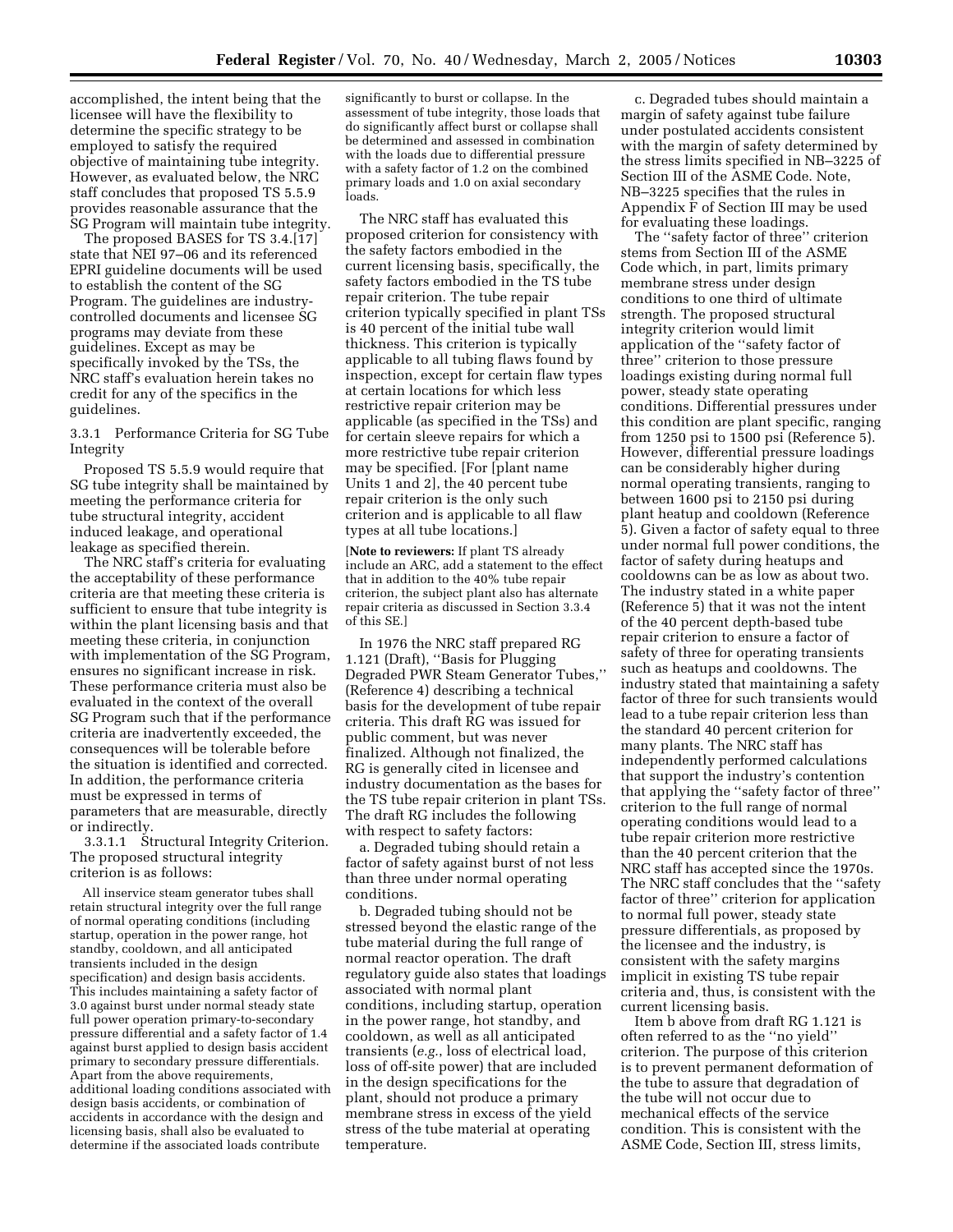which serve to limit primary membrane stress to less than yield. The proposed structural integrity criteria do not include this ''no yield'' criterion. The industry states in its white paper (Reference 5) that, if a tube satisfies the ''safety factor of three'' criterion at full power operating pressure differentials, the tube will generally satisfy the ''no yield'' criterion for the operating transient (*e.g.*, heatup and cooldown) pressure differentials. The white paper acknowledges that this may not be true for all plant-specific conditions and material properties. For this reason, NEI 97–06, Rev. 1, and the EPRI Steam Generator Integrity Assessment Guidelines state that, in addition to meeting the safety factor of three for normal steady state operation, the integrity evaluation shall verify that the primary pressure stresses do not exceed the yield strength for the full range of normal operating conditions. The white paper, which has been incorporated as part of the EPRI Steam Generator Integrity Assessment Guidelines, recommends that this be demonstrated for each plant using plant specific conditions and material properties.

The NRC staff concurs that the ''no yield'' criterion need not be specifically spelled out in the TS definition of the structural integrity criterion. The NRC staff finds that the appropriate focus of the TS criteria should be on preventing burst. The NRC staff calculations confirm that the proposed ''safety factor of three'' criterion bounds or comes close to bounding the ''no yield'' criterion for most of the cases investigated. This is not absolute, however. For once-through steam generators (OTSGs), the NRC staff noted a case where elastic hoop stress in a uniformly thinned tube could exceed the yield strength by 20 percent under heatup and cooldown conditions and still satisfy the ''safety factor of three'' criterion against burst under normal steady state, full power operating conditions. Such a tube would still retain a factor of safety of two against burst under heatup and cooldown conditions. The amount of plastic strain induced would be limited to between 1 and 2 percent based on typical strain hardening characteristics of the material. This is quite small compared to cold working associated with fabrication of tube u-bends and tube expansions. Operating experience shows that this level of plastic strain (*i.e.*, permanent strain caused by exceeding the yield stress) has not adversely affected the stress corrosion cracking resistance of OTSG tubing relative to that expected for non-

plastically strained tubing. Thus, the NRC staff concludes that the ''safety factor of three'' criterion is sufficient to limit plastic strains to values that will not contribute significantly to degradation of the tubing and that the ''no yield'' criterion need not be specifically spelled out in the structural integrity performance criterion.

The proposed safety factor of 1.4 against burst applied to design basis primary-to-secondary pressure differentials derives from the 0.7 times ultimate strength limit for primary membrane stress in the ASME Code, Appendix F, F–1331.1(a). This criterion is consistent with the stress limit criterion used to develop the standard 40 percent tube repair criterion in the TSs and with the safety factor criteria used in the derivation of alternate tube repair criteria in plant TSs, such as the voltage based criterion for outerdiameter stress corrosion cracking. Thus, the criterion is consistent with the current licensing basis and is acceptable.

Apart from differential pressure loadings, other types of loads may also contribute to burst. Examples of such loads include bending moments on the tubes due to flow induced vibration, earthquake, and loss-of-coolant accident (LOCA) rarefaction waves. For OTSGs, axial loads are induced in the tubes due to pressure loadings acting on the SG shell and tube sheets and due to differential thermal expansion between the tubes and the SG shell. Such nonpressure loads generally produce negligible primary stress during normal operating conditions from the standpoint of influencing burst pressure. In general, such non-pressure loads may be more significant under certain accident loadings depending on SG design, flaw location, and flaw orientation. Such non-pressure sources of primary stress under accident conditions were explicitly considered in the development of the 40 percent tube repair criterion relative to ASME Code, Appendix F, stress limits.

The proposed structural criterion requires that, apart from the safetyfactor requirements applying to pressure loads, additional loads associated with DBAs, or combination of accidents in accordance with the design and licensing basis, shall also be evaluated to determine whether these loads contribute significantly to burst or collapse. The NRC staff notes that examples of such additional loads include bending moments during LOCA, MSLB, or safe shutdown earthquake (SSE) and axial, differential thermal loads. ''Combination of accidents'' refers to the fact that the

design and licensing basis for many plants is that DBAs, such as LOCA and MSLB, are assumed to occur concurrently with SSE. Whereas ''burst'' is the failure mode of interest where primary-to-secondary pressure loads are dominant, ''collapse'' is a potential limiting failure mode (although an unlikely one, according to industry, based on a recent study (Reference 6)) for loads other than pressure loads. ''Collapse'' refers to the condition where the tube is not capable of resisting further applied loading without unlimited displacement. Although the occurrence of a collapsed tube or tubes would not necessarily lead to perforation of the tube wall, the consequences of tube collapse have not been analyzed and, thus, the NRC staff finds it both appropriate and conservative to ensure there is margin relative to such a condition.

Where non-pressure loads are determined to significantly contribute to burst or collapse, the proposed structural criterion requires that such loads be determined and assessed in combination with the loads due to pressure with a safety factor of 1.2 on the combined primary loads and 1.0 safety factor on axial secondary loads. The 1.2 safety factor for combined primary loads was derived from the ratio of burst or collapse load divided by allowable load from ASME Code for faulted conditions. Burst or collapse load was assumed to be equal to the material flow stress, assuming Code minimum yield and ultimate strength values and a flow stress coefficient of 0.5. Allowable load was determined from ASME Code, Section III, Appendix F, F–1331.3.a, which defines an allowable primary membrane plus bending load for service level d (faulted) conditions. The NRC staff finds this 1.2 safety factor acceptable. The proposed 1.0 safety factor for axial secondary loads goes beyond what is required by the design basis in Section III of the ASME Code, since Section III assumes that a one time application of such a load cannot lead to burst or collapse. However, this is not necessarily the case for tubes with circumferential cracks. The proposed safety factor criterion of 1.0 is conservative for loads that behave as secondary since it ignores the load relaxation effect associated with axial yielding before tube severance (burst) occurs.

Apart from being consistent with the current licensing basis, NRC risk studies have indicated that maintaining the performance criteria safety factors is important to avoiding undue risk, particularly risk associated with severe accident scenarios involving a fully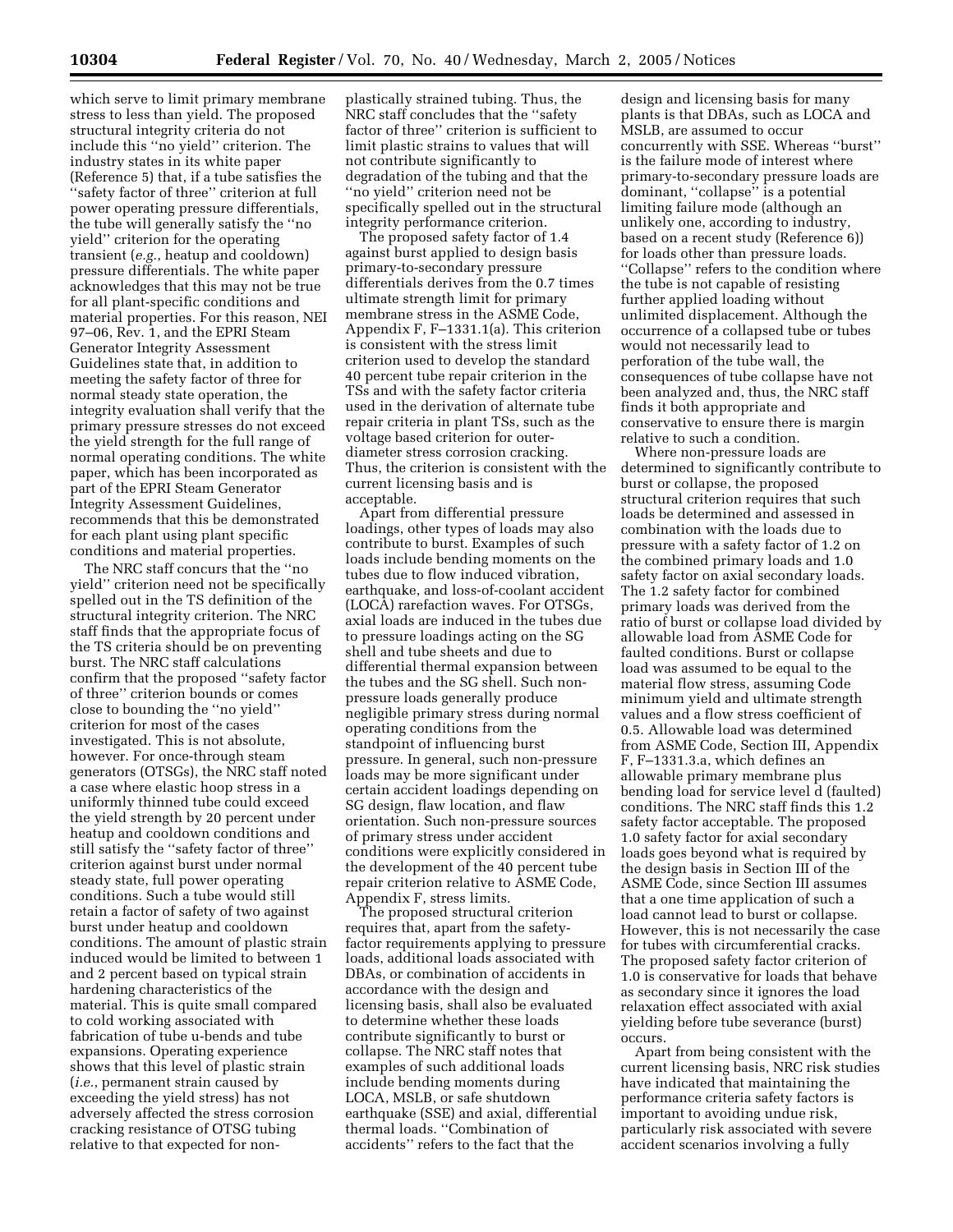pressurized primary system and depressurized secondary system and where the tubes may heat to temperatures well above design basis values, significantly reducing the strength of the tubes (Reference 7).

Based on the above, the NRC staff finds that the proposed structural performance criterion is consistent with the margins of safety embodied in existing plant licensing bases. Exceeding this criterion is not likely to lead to consequences that are intolerable provided that such a condition is infrequent and that, if it occurs, it is promptly detected and corrected so as to ensure that risk is limited. Even if a tube should degrade to the point of rupture under normal operating conditions, such an occurrence is an analyzed condition with reasonable assurance that the radiological consequences will be acceptable. Finally, the structural performance criterion is expressed in terms of parameters that are measurable. Specifically, structural margins can be directly demonstrated through in situ pressure testing or can be calculated from burst prediction models using as input flaw size measurements obtained by inspection. Thus, the NRC staff finds the proposed structural performance criterion to be acceptable.

3.3.1.2 Accident Induced Leakage Criterion. The proposed accident induced leak rate criterion is as follows:

The primary-to-secondary accident induced leakage rate for any design basis accident, other than a SG tube rupture, shall not exceed the leakage rate assumed in the accident analysis in terms of total leakage rate for all SGs and leakage rate for an individual SG. Leakage is not to exceed [1 gpm] per SG [except for specific types of degradation at specific locations as described in paragraph c of the Steam Generator Program.]

This performance criterion for accident induced leak rate is consistent with leak rates assumed in the licensing basis accident analyses for purposes of demonstrating that the consequences of DBAs meet the limits in 10 CFR 100 for offsite doses, GDC 19 for control room operator doses, or some fraction thereof as appropriate to the accident, or the NRC-approved licensing basis (*e.g.*, a small fraction of these limits). This criterion does not apply to design basis SGTR accidents for which leakage corresponding to a postulated double ended rupture of a tube is assumed in the analysis. The proposed criterion ensures that from the standpoint of accident induced leakage the plant will be operated within its analyzed condition and is acceptable.

For certain severe accident sequences involving high primary side pressure

and a depressurized secondary system (''high-dry'' condition), primary-tosecondary leakage may lead to more heating of the leaking tube than would be the case were it not leaking, thus increasing the potential for failure of that tube and a consequent large early release. The proposed [1.0 gpm] limit on total leakage from each SGs during DBAs (other than an SGTR) ensures that the potential for induced leakage during severe accidents will be maintained at a level that will not increase risk.

[**Note to reviewers:** Where the limit on total leakage is higher than 1 gpm for the component of leakage associated with implementation of previously approved ARCs for specific types of degradation and locations, the following sentences should be included in the SE.]

[However, the staff finds that this limit may be exceeded for the component of accident leakage associated with [degradation mechanism] located [degradation locations] and calculated in accordance with the associated, approved ARC, provided the total leakage for all SGs from all degradation mechanisms doesn't exceed that assumed in the accident analyses. This is based on the fact that leakage associated with [degradation type] at [location] DBAs is conservatively treated as free span leakage by the ARC methodology. Because of the constraint against leakage provided by the [tight tube-to-tube support plate intersections or tubesheets, as the case may be] for the subject degradation type and location under high-dry severe accident sequences, allowing the calculated leakage during DBAs to exceed 1 gpm up to the value assumed in the accident analyses is not expected for practical purposes to increase the potential for leakage during high-dry severe accident sequences than would the case of a freespan crack leaking at the rate of 1 gpm under DBA conditions.]

It is not likely that exceeding this criterion will lead to intolerable consequences provided that such an occurrence is infrequent and that such an occurrence, if it occurs, is promptly detected and corrected so as to ensure that risk is minimized. It should be noted that the criterion applies to leakage that could be induced by an accident in the unlikely event that such an accident occurs. Finally, the accident leakage performance criterion is expressed in terms of parameters that are measurable, both directly and indirectly. Specifically, structural margins can be directly demonstrated through in situ pressure testing or can be calculated using leakage prediction

models using flaw size measurements obtained by ISI as input.

Based on the foregoing, the NRC staff finds the proposed accident leakage performance criterion to be acceptable.

3.3.1.3 Operational Leakage Criterion. Proposed TS 5.5.9 states that the operational leakage performance criterion is specified in LCO 3.4.13, ''RCS Operational LEAKAGE.'' Given the TS LCO limit, a separate performance criterion for operational leakage is unnecessary for ensuring prompt shutdown should the limit be exceeded. However, operational leakage is an indicator of tube integrity performance, though not a direct indicator. It is the only indicator that can be monitored while the plant is operating. Maintaining leakage to within the limit provides added assurance that the structural and accident leakage performance criteria are being met. Thus, the NRC staff believes that inclusion of the TS leakage limit among the set of tube integrity performance criteria is appropriate from the standpoint of completeness and is, therefore, acceptable.

#### 3.3.2 Condition Monitoring Assessment

Proposed TS 5.5.9 would require that the SG Program include provisions for condition monitoring assessments as follows:

Condition monitoring assessment means an evaluation of the ''as found'' condition of the tubing with respect to the performance criteria for structural integrity and accident induced leakage. The ''as found'' condition refers to the condition of the tubing during a SG inspection outage, as determined from the inservice inspection results or by other means, prior to the plugging [or repair] of tubes. Condition monitoring assessments shall be conducted during each outage during which the SG tubes are inspected or plugged [or repaired] to confirm that the performance criteria are being met.

The NRC staff finds that the proposed requirement for condition monitoring assessments addresses an essential element of any performance-based strategy, namely, the need to monitor performance relative to the performance criteria. Confirmation that the tube integrity criteria are met would confirm that the overall programmatic goal of maintaining tube integrity has been met to that point in time. However, failure to meet the tube integrity criteria would be indicative of potential shortcomings in the effectiveness of the licensee's SG Program and the need for corrective actions relative to the program to ensure that tube integrity is maintained in the future. Failure to meet either the structural or accident induced leakage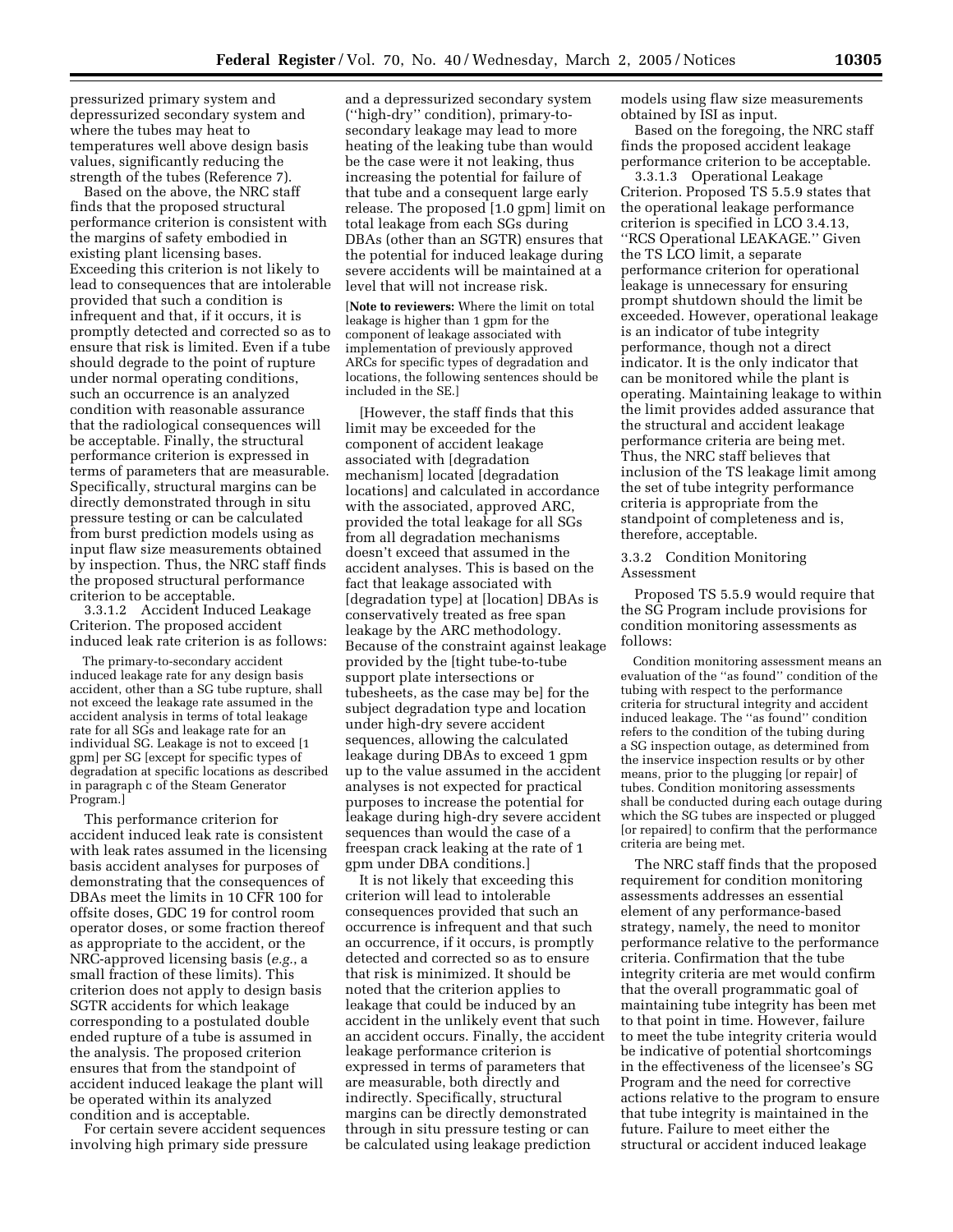performance criterion would be reportable pursuant to 10 CFR 50.72 and 50.73 in accordance with guidelines in Reference 8. In addition, the NRC Regional Office would follow up on such an occurrence as appropriate consistent with the NRC Reactor Oversight Program (ROP) (Reference 10) and the risk significance of the occurrence.

TS 5.5.9 would require that condition monitoring be performed at each ISI of the tubing. The NRC staff's evaluation of the proposed frequency of ISI is addressed in section 3.3.3 of this safety evaluation.

# 3.3.3 Inservice Inspection

The proposed TS 5.5.9 would require that the SG Program include periodic tube inspections. This proposal includes a new performance-based requirement that the inspection scope, inspection methods, and inspection intervals shall be such as to ensure that SG tube integrity is maintained until the next inspection. This is a performance-based requirement that complements the requirement for condition monitoring from the standpoint of ensuring tube integrity is maintained. The requirement for condition monitoring is backward looking in that it is intended to confirm that tube integrity has been maintained up to the time the assessment is performed. The ISI requirement, by contrast, is forward looking. It is intended to ensure that tube inspections in conjunction with plugging [or repairing] of tubes are performed such as to ensure that the performance criteria will continue to be met at the next SG inspection. This would be followed again by condition monitoring at the next SG inspection to confirm that the performance criteria were in fact met.

With respect to scope and methods of inspection, the proposed specification would also require that the number and portions of tubes inspected and method of inspection be performed with the objective of detecting flaws of any type (for example, volumetric flaws, axial and circumferential cracks) that may be present along the length of the tube, from the tube-to-tubesheet weld at the tube inlet to the tube-to-tubesheet weld at the tube outlet, and that may satisfy the applicable tube repair criterion. Furthermore, an assessment of degradation shall be performed to determine the type and location of flaws to which the tubes may be susceptible and, based on this assessment, to determine which inspection methods need to be employed and at what locations.

The NRC staff finds that this proposal concerning the scope and methods of inspection includes a number of improvements relative to the current specification. The current specification requires that tube inspections be conducted from the point of entry on the hot leg side completely around the u-bend to the top support plate on the cold leg side. Thus, the current TS does not require inspection of tubing on the cold leg side up to the uppermost support plate elevation. Operating experience demonstrates that the entire length of tubing is subject to various forms of degradation. The proposed specification addresses this issue by requiring cold leg as well as hot leg inspections. Also, the proposed requirement clarifies the licensee's obligation under existing TSs and 10 CFR 50, Appendix B, to employ inspection methods capable of detecting flaws of any type that the licensee believes may potentially be present anywhere along the length of the tube based on a degradation assessment.

The proposed specification specifically excludes the tubesheet welds and the tube ends beyond the welds from the inspection requirements therein. The NRC staff finds this to be consistent with current actual practice and to be acceptable. The tube ends beyond the tube-to-tubesheet welds are not part of the primary pressure boundary.

The proposed specification would replace current specific requirements pertaining to the number of tubes to be inspected at each inspection, in part, with a requirement that is performancebased; that is, the number and portions of tubes inspected (in conjunction with other elements of inspection) shall be such as to ensure that tube integrity is maintained until the next inspection. The current minimum tube sampling requirement for an SG inspection is 3 percent of the SG tubing at the plant. The purpose of this initial sample is to determine whether active degradation is present and whether there is a need to perform additional inspection sampling. Actual industry practice, consistent with NEI 97–06 and the EPRI Examination Guidelines, Rev. 6, typically involves initial inspection samples of at least 20 percent. If moderate numbers of tubes (*i.e.*, category C–2 as defined in the current TS) are found to contain flaws, the current TS require that an additional 6 to 18 percent of the tubes be inspected. In many cases this requirement is very non-conservative since no consideration is given to whether uninspected tubes may contain flaws that could challenge the tube integrity performance criteria

prior to the next inspection. Current industry practice and the industry guidelines involve substantially higher levels of sampling under these circumstances. This practice has been motivated by a desire to minimize forced outages as well as to ensure tube integrity. The NRC staff finds, therefore, that current TS sampling requirements do not drive actual sampling programs in the field for plants with low to moderate levels of tube degradation, and that for moderate levels of tube degradation the current TS requirements do not ensure adequate levels of sampling to ensure tube integrity will be maintained. The proposed specification addresses this shortcoming by requiring that inspection scope be consistent with the overall performance objective that tube integrity be maintained until the next SG inspection.

For SGs with high levels of degradation (*i.e.*, category C–3 as defined in current TS), the current TS requires that the inspections be expanded to include 100 percent of the tubes in the affected SG. This requirement is conservative in cases where the active degradation is confined to specific groups of tubes in the SG. This requirement does drive actual sampling programs in the field since industry guidelines would permit 100 percent sampling to be confined to those portions of the SG bounding the region where the degradation has been found to be active. The proposed specification would give licensees the flexibility to implement less than 100 percent inspection of the SG in these cases provided it is consistent with the performance-based objective of ensuring that tube integrity is maintained until the next SG inspection.

Overall, the NRC staff concludes that the proposed specification ensures that the licensee will implement inspection scopes consistent with the overall objective that tube integrity be maintained. To meet this requirement, it will be necessary to inspect tubes that may contain flaws that may challenge the tube integrity performance criteria prior to the next inspection. The proposed specification gives the licensee the flexibility to define an inspection scope that ensures that this objective is met while avoiding any unnecessary inspections.

With respect to frequency of inspection, the current specification requires that SG inspections be performed every 24 calendar months. This frequency may be extended to once every 40 calendar months if the previous two inspections revealed only low-level degradation (*i.e.*, category C– 1 results as defined in the TS). The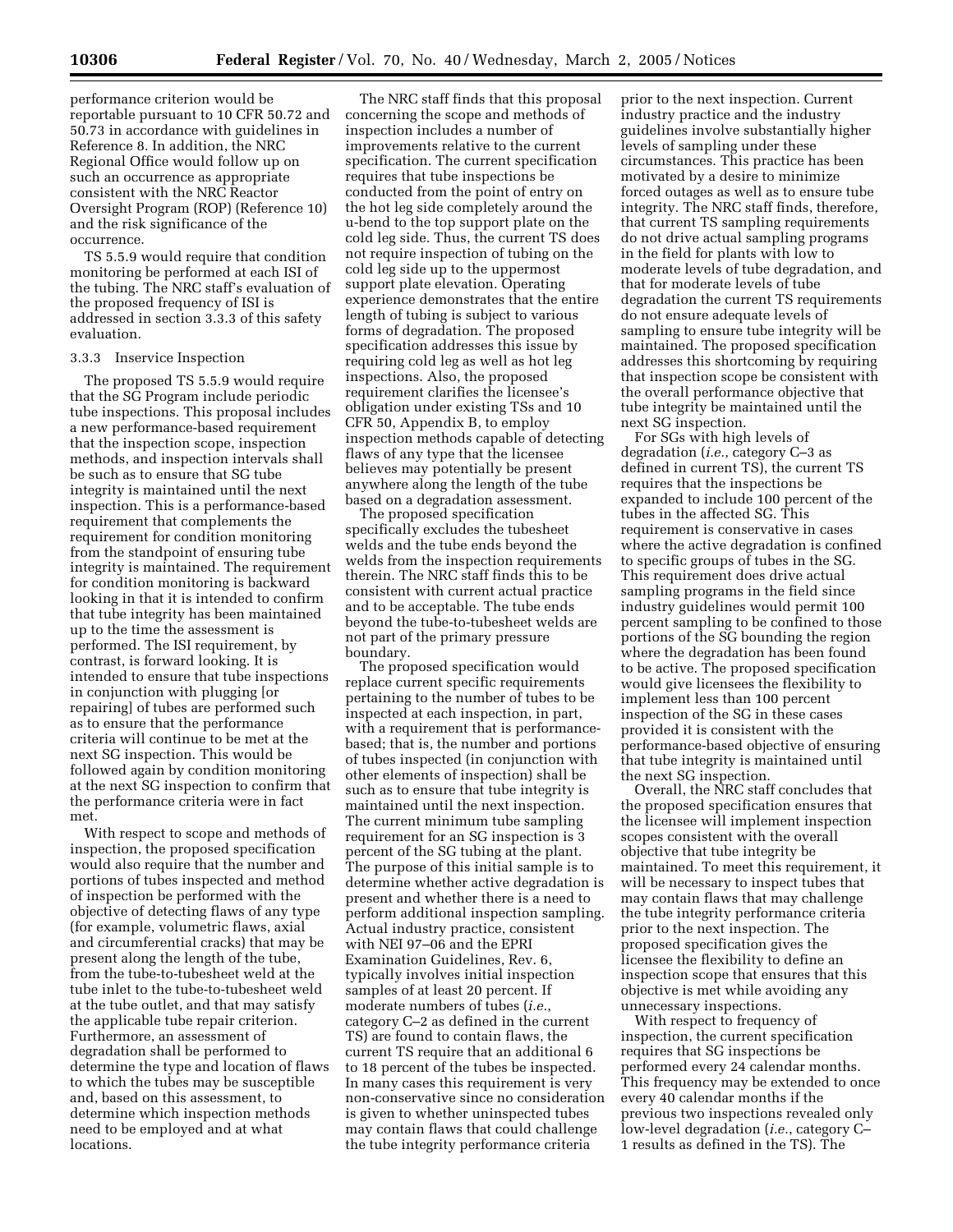inspection frequency is required to revert from the 40 calendar months to 20 calendar months if an extensive level of degradation (*i.e.*, category C–3 results as defined in the TS) is observed during the most recent inspection. Except in cases where extensive degradation (*i.e.*, category C–3) is found in any SG, SGs may be inspected on a rotating basis at each inspection. Thus, for 4-loop plants performing SG inspections at 24-month intervals, intervals for individual SGs may range to 96 months. Similarly, for 4-loop plants performing SG inspections at 40-month intervals, intervals for individual SGs may range to 160 months. However, these prescriptive requirements bear no direct relationship to the overall objective of ensuring tube integrity is maintained. These requirements apply irrespective of the flaw detection and sizing performance of the inspection methods utilized and the rate at which flaws may be growing in the subject SGs. These requirements do not ensure that flawed tubing remaining in service following an SG tube inspection and the incremental flaw growth that may take place prior to the next inspection are with within the allowances provided for by the TS tube repair limit or that tube integrity will be maintained prior to the next inspection.

Plants operating with their originally installed SGs have typically inspected each SG at each refueling outage, which typically occur at intervals of less than 24 calendar months. The vast majority of these SGs contained alloy 600 mill annealed (MA) tubing, which quickly became moderately to extensively degraded (*i.e.*, category C–2 or C–3 as defined in the TS) such that the TS would not allow longer intervals. The 24-month inspection interval requirement usually proved sufficient in maintaining tube integrity. Nonetheless, there have been instances where licensees have performed mid-cycle inspections to ensure tube integrity would be maintained.

[**Note to reviewers:** the following paragraph may be deleted for plants with alloy 600 MA tubing. For plants with 600 TT and 690 TT, the following paragraph may need to be extensively revised, as appropriate.]

[However, many SGs with alloy 600 MA tubing have been replaced with SGs with alloy 600 TT or alloy 690 TT tubing, which have proven to be much more resistant to SCC than alloy 600 MA tubing. In addition, a few plants are operating with originally installed SGs with alloy 600TT tubing. Based on early low levels of degradation, some of the plants with SGs with alloy 600TT or 690TT tubing are taking advantage of

the longer inspection intervals permitted by the TS.]

Under the proposed specification (TS 5.5.9), the required frequency of inspection in conjunction with inspection scope and inspection methods shall be such as to ensure that tube integrity is maintained until the next SG inspection. This addresses existing shortcomings in the current requirements in that it requires that inspection frequency be part of a management strategy aimed at ensuring tube integrity. The proposed TS 3.4.[17] BASES states that inspection frequency will be determined, in part, by operational assessments that utilize additional information on existing degradation and flaw growth rates to determine an inspection frequency that provides reasonable assurance that the tubing will meet the SG performance criteria at the next SG inspection.

The NRC staff also notes, however, that any assessment or projection of the future condition of the SG tubing based on the existing condition of the tubing and anticipated flaw growth rates can involve significant uncertainty that may be difficult to conservatively and reliably bound. For this reason, the proposed specification (TS 5.5.9) supplements the performance-based requirement concerning inspection frequencies with a set of prescriptive requirements that provide added assurance that tube integrity will be maintained.

The proposed prescriptive requirements include a requirement that 100 percent of the tubes in each SG be inspected at the first refueling outage following SG replacement. [The NRC staff notes that this requirement is a moot point for [Plant Name] since the first ISI of the replacement SGs has already been performed.] The required scope of this inspection is substantially more restrictive than the current requirement, which requires a 3 percent sample of the total SG tube population and requires inspection of only [two] of the [four] SGs.

[**Note to reviewers:** The following three paragraphs apply to SGs with alloy 600 MA, 600 TT, and 690 TT tubing, respectively.]

[For [Plant Name], which has alloy 600 MA tubing, the proposed specification would require that 100 percent of the tubes be inspected at sequential periods of 60 effective full power months (EFPM), with the first sequential period being considered to begin at the time of the first ISI of the SGs [following SG replacement]. However, no SG shall operate for more than 24 EFPM or one refueling outage

(whichever is less) without being inspected.]

[For [Plant Name], which has alloy 600 TT tubing, the proposed specification would require that 100 percent of the tubes be inspected at sequential periods of 120, 90, and, thereafter, 60 EFPM, with the first sequential period being considered to begin at the time of the first ISI of the SGs [following SG replacement]. This sliding scale is intended to address the increased potential for the initiation of stress corrosion cracking over time. In addition, the licensee would be required to inspect 50 percent of the tubes by the refueling outage nearest the mid-point of the period and the remaining 50 percent by the refueling outage nearest the end of the period. However, no SG shall operate for more than 48 EFPM or two refueling outages (whichever is less) without being inspected.]

[For [Plant Name], which has alloy 690 TT tubing, the proposed specification would require that 100 percent of the tubes be inspected at sequential periods of 144, 108, 72, and, thereafter, 60 EFPM, with the first sequential period being considered to begin at the time of the first ISI of the SGs following SG replacement. This sliding scale is intended to address the increased potential for the initiation of stress corrosion cracking over time. In addition, the licensee would be required to inspect 50 percent of the tubes by the refueling outage nearest the mid-point of the period and the remaining 50 percent by the refueling outage nearest the end of the period. However, no SG shall operate for more than 72 EFPM or three refueling outages (whichever is less) without being inspected.]

Regardless of the type of tubing, if crack indications are found in any tube, the proposed specification requires that the next inspection for each SG for the degradation mechanism causing the crack indication shall not exceed 24 EFPM or one refueling outage (whichever is less). As a point of clarification, the proposed requirements stipulate that if definitive information, such as from examination of a pulled tube, diagnostic non-destructive testing, or engineering evaluation, indicates that a crack-like indication is not a crack, then the indication need not be treated as such.

These proposed prescriptive requirements, in total, cannot be described simplistically as being more restrictive or less restrictive than current requirements. They are a quite different set of requirements, being generally more restrictive for SGs with low-tomoderate levels of degradation (*i.e.*, categories C–1 to C–2 as defined in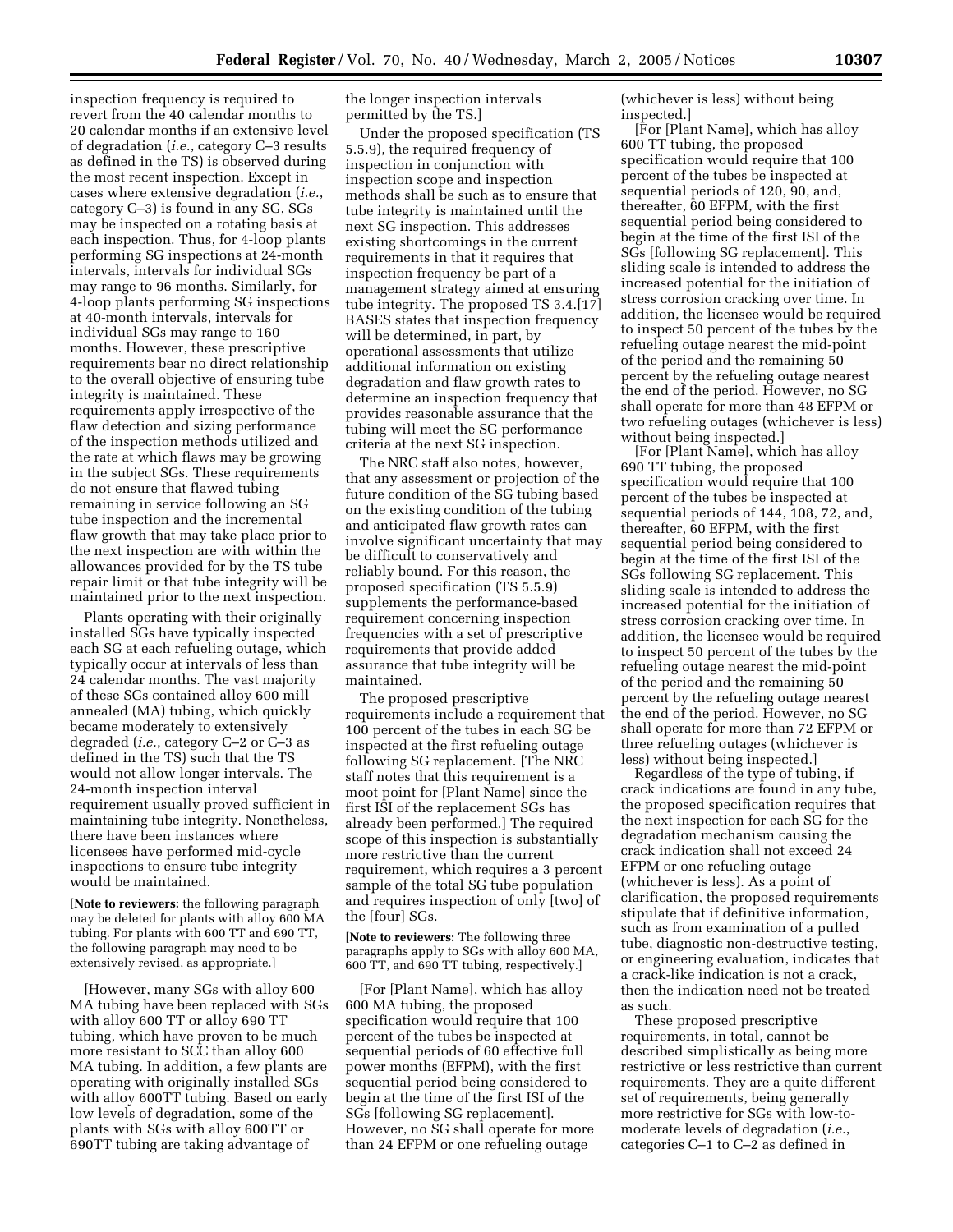current TS) to somewhat less restrictive for plants with extensive levels of degradation other than cracks.

[**Note to reviewers:** The following sentences apply only for SGs with alloy 600 TT or 690 TT tubing.]

[As previously noted, management of SCC mechanisms relative to the performance criteria poses a particular challenge compared to other degradation mechanisms. The proposed requirement to limit inspection intervals to one refueling outage to address any cracking mechanism found to be present in the SGs is a substantially more restrictive requirement than current TS requirements that apply for plants with low-to-moderate levels of cracked tubes and, for practical purposes, leads to the same inspection frequency (every refueling outage) as would be required under current TS requirements for plants with moderate to extensive levels of cracked tubes.]

[**Note to reviewers:** The following sentence applies only to plants with alloy 600 MA tubing.]

[The proposed requirement to limit inspection intervals to one refueling outage ensures that inspection intervals will be no less restrictive than current requirements.]

The proposed prescriptive requirements relating to inspection frequency have been developed based on qualitative engineering considerations and experience[, reflecting the improved SCC resistance of alloy 690 TT tubing relative to alloy 600 TT and particularly relative to alloy 600 MA tubing, that the potential for cracking increases with increasing time in service, and the particular challenges associated with the management of SCC with respect to satisfying the tube integrity performance criteria].

[**Note to reviewers:** The preceeding words apply only to SGs with alloy 600 TT or 690 TT tubing.]

The proposed prescriptive requirements are intended primarily to supplement the performance-based requirement that inspection frequency in conjunction with inspection scope and methods be such as to ensure tube integrity is maintained. This performance-based requirement must be satisfied in addition to the prescriptive requirements. The NRC staff concludes that the proposed performance-based requirement, in conjunction with the proposed prescriptive requirements, represents a significantly more effective strategy for ensuring tube integrity than that provided by current TS requirements and will serve to ensure

that tube integrity is maintained between SG inspections.

3.3.4 Tube Repair Criteria

Revised TS 5.5.9 would retain the current TS tube repair [criterion/ criteria] (termed plugging limit[s] in current TSs) requirements. Specifically, the proposed specification would require that tubes found by ISI to contain flaws with a depth equal to or exceeding 40 percent of the nominal tube wall thickness be plugged. This criterion is consistent with the tube integrity performance criteria in that flaws not exceeding the tube repair criterion satisfy the performance criteria with allowances for flaw size measurement error and incremental crack growth between inspections.

[In addition to the 40 percent depth based criterion, the proposed specification would continue to permit (as is currently permitted by the existing TS) the following alternate tube repair criteria (ARC) to be applied as an alternative to 40 percent depth based criterion:

2) As is the case with the 40 percent depth-based criterion, flaws not exceeding the ARC satisfy the applicable performance criteria with allowance for inspection measurement error and flaw growth between inspections. The NRC staff has reviewed the descriptions of the ARCs in the revised specification and finds these descriptions to be equivalent to the descriptions in the existing specification and, thus, acceptable.]

[**Note to reviewers:** For certain ARCs such as the ODSCC voltage-based criteria and tube support plate PWSCC criteria, the following sentence applies.]

[[Specific ARC name] provides for an exception to the tube structural integrity and accident induced leakage criteria in lieu of demonstrating during condition monitoring that each tube satisfies the 1.4 criterion against burst under accident conditions as given in 5.5.9.b.1, the licensee can establish that structural integrity is assured by demonstrating that the conditional probability of burst during accidents (for the degradation mechanisms and locations subject to the alternate repair criteria) is less than  $1.0x10 - 2$ . In addition, the component of accident induced leakage for the degradation mechanisms and locations subject to the ARC may exceed 1 gpm per SG. However, total accident induced leakage for all degradation mechanisms and locations for any design basis accident, other than an SGTR, shall not exceed

the leakage rate assumed in the accident analysis in terms of total leak rate for all SGs and leakage rate for an individual SG.] The TS tube repair criteria provide added assurance that tube integrity will be maintained, given the performancebased strategy that is also to be followed under the proposed specification. The inclusion of tube repair criteria as part of the proposed specification also ensures that the NRC staff has the opportunity to review any risk implications should the licensee propose a license amendment for alternate tube repair criteria, in conjunction with alternate tube integrity performance criteria, at some time in the future.

3.3.5 Monitoring of Operational Primary to Secondary Leakage

Proposed TS 5.5.9 would require that the SG Program include provisions for monitoring primary-to-secondary leakage. The NRC staff's evaluation of this proposal is included as part of the NRC staff's evaluation of the proposed change to TS 3.4.13, ''RCS Operational Leakage,'' in Section 3.5 of this safety evaluation.

[**Note to reviewers:** The following section is applicable only for those plants with technical specifications authorizing the use of one or more tube repair methods.]

3.3.6 SG Tube Repair Methods Other Than Plugging

The proposed specification includes maintaining provisions for SG tube repair methods other than plugging as provided for in the existing TS. The proposed specification states that such repair methods shall provide the means to reestablish the RCS pressure boundary integrity of the SG tubes without removing the tube from service. The specification lists all acceptable repair methods, as follows:

1)

2) The NRC staff has reviewed the descriptions of these repair methods in the revised specification, including associated inspection and repair limit requirements, and finds these descriptions to be equivalent to the descriptions in the existing specification and, thus, to be acceptable.]

# *3.4 TS 5.6.9, ''Steam Generator (SG) Tube Inspection Report''*

The proposed administrative TS 5.6.9 would revise the reporting requirements of existing TS 5.6.9. Currently, this specification requires that the complete results of the SG Tube Surveillance Program (*i.e.*, the ISI results) be reported within 12 months following completion of the program and include (1) the

<sup>1)</sup>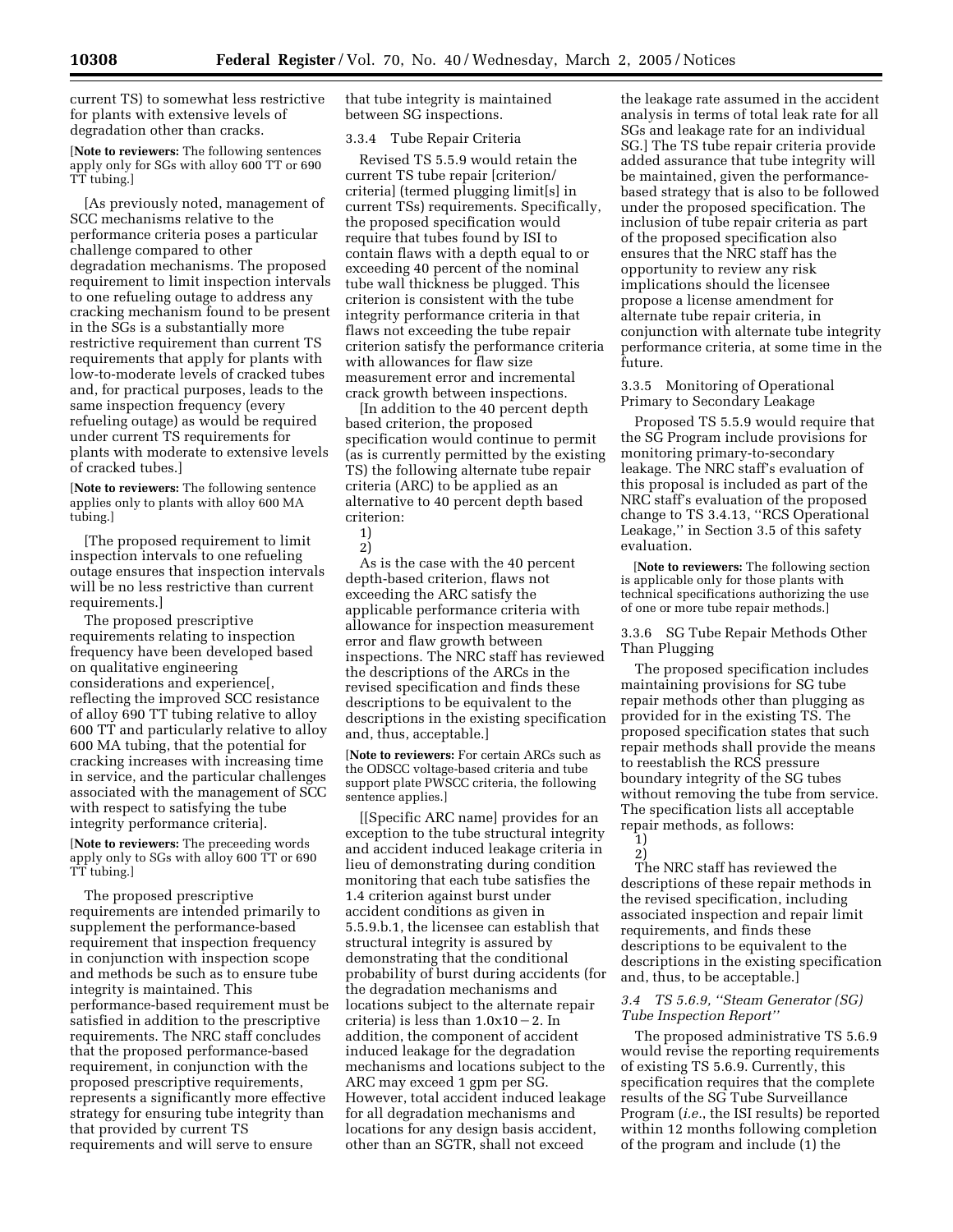number and extent of the tubes inspected, (2) the location and percent of wall thickness penetration for each indication, and (3) identification of tubes plugged. Under the revised requirement, a report shall be submitted within 180 days of entry into MODE 4 following a SG inspection. The report shall include:

• The scope of the inspections performed in each SG,

• active degradation mechanisms found,

• non-destructive examination techniques used for each degradation mechanism,

• location, orientation (if linear), and measured sizes (if available) of service induced indications,

• number of tubes plugged [or repaired] during the inspection outage for each active degradation mechanism,

• total number and percentage of tubes plugged [or repaired] to date, [and]

• the results of condition monitoring, including the results of tube pulls and in-situ testing,

• [the effective plugging percentage for all plugging and tube repairs in each SG, and]

• [repair method utilized and the number of tubes repaired by each repair method.]

This revised reporting requirement is a more comprehensive requirement than the current 12-month report and will enhance the NRC staff's ability to monitor the kinds of inspections being performed, the extent and severity of each active degradation mechanism, degradation trends (stable or getting worse), and the degree of challenge faced by the licensee in maintaining tube integrity. The 180-day reporting requirement is adequate given that the failure of the SG program to maintain tube integrity as indicated by condition monitoring would be promptly reportable in accordance with 10 CFR 50.72 and Reference 8, allowing the NRC staff to engage in any follow-up activities that it determines to be necessary.

The specification currently requires that the number of tubes plugged in each SG be reported to the NRC within 15 days following completion of the program. In addition, the specification currently requires that inspection results falling into Category C–3 shall be reported to the NRC pursuant to 10 CFR 50.73 prior to the resumption of plant operation and that the report include a description of the tube degradation and corrective measures taken to prevent recurrence. The proposed administrative TS 5.6.9 deletes both of these requirements. The NRC staff finds

deletion of these requirements to be acceptable. Neither the number of tubes plugged nor the finding of Category C– 3 results (*i.e.*, 10 percent of the tubes inspected contain degradation or 1 percent of the tubes inspected satisfy the tube repair criterion) have any real bearing on whether tube integrity is being maintained. The NRC staff also notes that the proposed TS 5.6.9 would delete the definition of inspection results categories in the current TSs. If the SG program is effectively maintaining tube integrity, tubes found to be degraded or to be pluggable will also satisfy the tube integrity performance criteria. The regulation 10 CFR 50.72, in conjunction with Reference 8, requires that the NRC staff be promptly notified in the event that the tube integrity performance criteria are not met. The NRC staff would have the opportunity under the NRC ROP to follow up on such an occurrence as warranted. The regulation at 10 CFR 50.73 requires that a Licensee Event Report (LER) be issued within 60 days of the finding which addresses, in part, the degraded condition of the tube(s) and corrective measures being taken.

Based on the foregoing, the NRC staff finds the proposed revisions to the reporting requirements to be acceptable.

#### *3.5 Definition of LEAKAGE*

Technical Specification 1.1 currently defines LEAKAGE as (a) Identified LEAKAGE, (b) Unidentified LEAKAGE, and (c) Pressure Boundary LEAKAGE. The third definition under Identified LEAKAGE is: ''Reactor Coolant System (RCS) LEAKAGE through a steam generator (SG) to the Secondary System.'' Pressure Boundary LEAKAGE is defined as ''LEAKAGE (except SG Leakage) through a nonisolable fault in an RCS component body, pipe wall, or vessel wall.'' The licensee has proposed to replace the term ''SG LEAKAGE'' with ''primary to secondary LEAKAGE'' because ''SG LEAKAGE'' is not used in the TS or TS Bases. Therefore, the third definition of Identified LEAKAGE will state: ''Reactor Coolant System (RCS) LEAKAGE through a steam generator to the Secondary System (primary to secondary LEAKAGE)," and the definition of Pressure Boundary LEAKAGE will state: ''LEAKAGE (except primary to secondary LEAKAGE) through a nonisolable fault in an RCS component body, pipe wall, or vessel wall.'' The proposed changes are editorial in nature and adequately reflect the terminology used throughout the TS and Bases. Therefore, the NRC staff finds the proposed revisions to the definition of LEAKAGE to be acceptable.

*3.6 TS 3.4.13, RCS Operational Leakage* 

The licensee proposed several changes to the LCO, required actions, and SRs for TS 3.4.13, RCS Operational Leakage. These changes include administrative changes to the LCO, required action statements, and SR. The proposed administrative changes include the following:

(a) adding ''and'' to the end of LCO 3.4.13.c;

(b) replacing ''SG'' in LCO 3.4.13.e with ''steam generator (SG)';

(c) LCO 3.4.13.e is changed to LCO 3.4.13.d with the deletion of the existing LCO 3.4.13.d discussed below.

(d) adding ''operational'' to ''RCS operational LEAKAGE'' in Condition A;

(e) adding ''or primary to secondary LEAKAGE'' to the end of Condition A. Condition A will state ''RCS operational LEAKAGE not within limits for reasons other than pressure boundary LEAKAGE or primary to secondary LEAKAGE.''

(f) modifying the NOTE associated with SR 3.4.13.1. ''NOTE'' will be changed to ''NOTES,'' a ''1.'' and a second note, Note 2, will be added which will state ''Not applicable to primary to secondary LEAKAGE.''

The NRC staff has reviewed these administrative changes and finds them acceptable. In particular, the addition of ''or primary to secondary LEAKAGE'' to Condition A and SR 3.4.13.1 Note 2 are considered to be administrative changes because these changes support the more restrictive addition of primary to secondary LEAKAGE to Condition B and SR 3.4.13.2. The need for Note 2 with respect to SR 3.4.13.1 (*i.e.*, not applicable to primary to secondary LEAKAGE) and for the proposed new SR 3.4.13.2, which deals with primary to secondary LEAKAGE, is discussed in the proposed revision to the BASES in B3.4.13.2. The revised BASES states that SR 3.4.13.1 is not applicable to primary to secondary leakage because leakage rates of 150 gpd or less cannot be accurately measured by an RCS water inventory balance.

[**Note to reviewers:** The following section, 3.6.X, is needed only for those plants which currently have a higher than 150 gpd limit) per SG. Such plants should be proposing to change this limit to 150 gpd.]

[3.6.X Revision of Leakage Limit for Individual SGs. LCO 3.4.13.e (which will become LCO 3.4.13.d, as discussed above) currently specifies a [500] gpd limit for primary to secondary LEAKAGE through any one SG. The proposed specification would replace this limit with a more restrictive 150 gpd limit. Although no leakage limit, even if reduced to zero, can be totally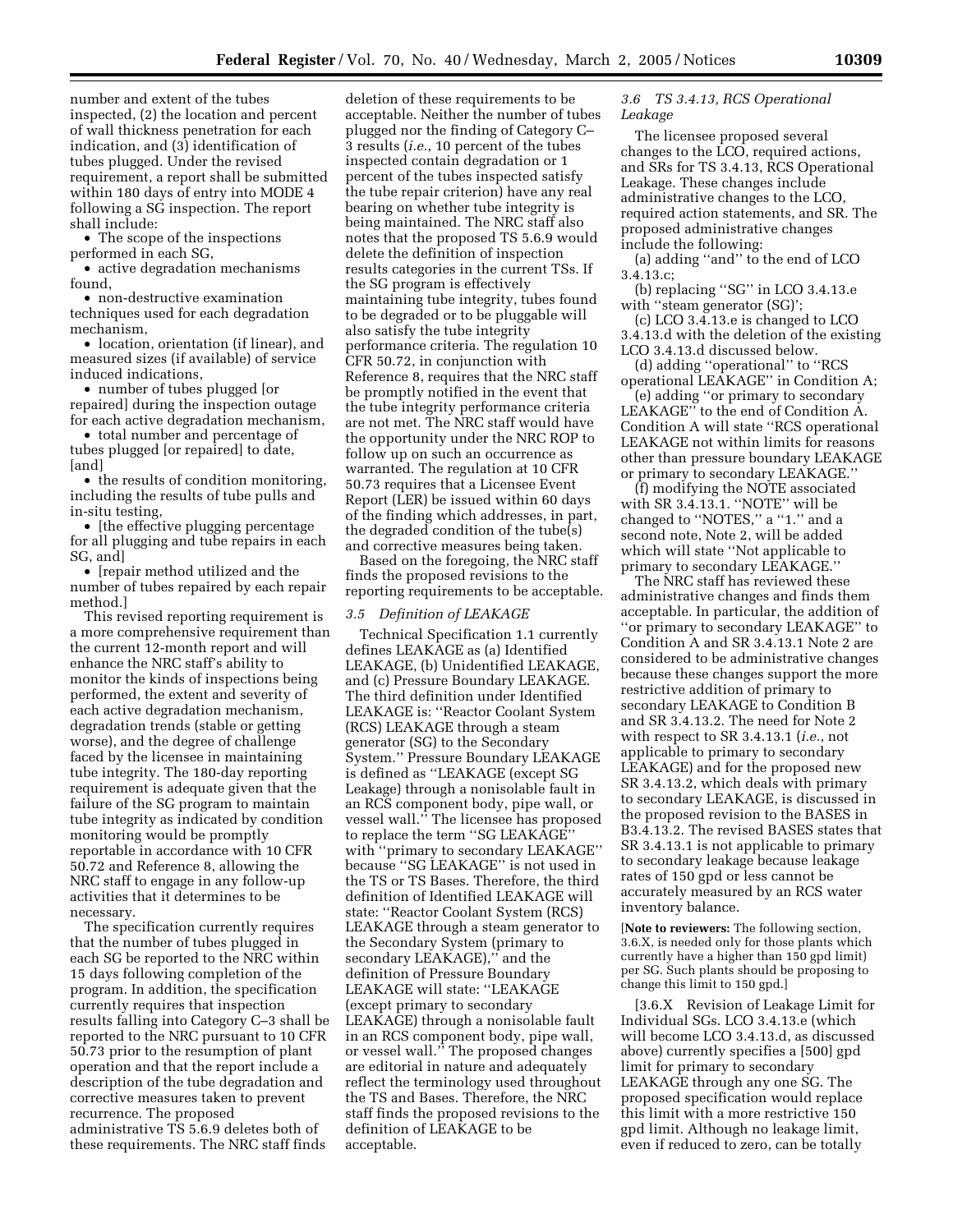effective in preventing SG tube ruptures, the NRC staff notes that operating experience demonstrates that leakage limits are an important element of an overall approach to limiting the occurrence of tube rupture and for ensuring SG tube integrity. In addition, the proposed limit is [significantly less than the conditions assumed in the safety analyses.] For these reasons, the NRC staff finds the revised LCO limit to be more restrictive than the existing limit, to be in accordance with 10 CFR 50.36(c)(2)(ii) and, thus, acceptable.]

#### 3.6.[1] Deletion of LCO 3.4.13.d

LCO 3.4.13.d currently requires that total primary to secondary LEAKAGE through all SGs be limited to 1 gpm and LCO 3.4.13.e requires that primary to secondary LEAKAGE through any one SG be limited to 150 gpd. The licensee states that the 1 gpm limit for LEAKAGE through all SGs is redundant with the 150 gpd limit through any one SG (each [Plant Name] unit has [4] SGs; thus, [4] x 150 = 600 gpd total leakage through all SGs) and, accordingly, the licensee is proposing deletion of the 1 gpm limit. Accordingly, the proposed specification would delete LCO 3.4.13.d, but would retain the 150 gpd limit for any one SG in LCO 3.4.13.e. This revised requirement would allow total LEAKAGE through all SGs to be equal to 600 gpd, assuming all SGs are leaking at the rate of 150 gpd. Because the existing LCO 3.4.13.d is redundant to LCO 3.4.13.e, the NRC staff concludes that deleting LCO 3.4.13.d results in no change to the existing limits on total primary to secondary leakage from all SGs. Thus, the NRC staff finds the proposed change to the LCO requirement to be acceptable.

# 3.6.[2] TS 3.4.13 Condition B Primary to Secondary LEAKAGE

The primary to secondary leakage limit, together with the allowable accident induced leakage limit, helps to ensure that the dose contribution from tube leakage will be limited to less than the 10 CFR 100 and General Design Criterion (GDC) 19 dose limits or other NRC approved licensing basis for postulated accidents. The licensee proposed to add an additional OR statement to Condition B with regards to primary to secondary LEAKAGE. As proposed, Condition B would state:

''Required Action and associated Completion Time of Condition A not met.

OR

Pressure boundary LEAKAGE exists. OR

Primary to secondary LEAKAGE not within limit.''

The current requirements, Condition A, have a completion time of four hours to reduce LEAKAGE (other than pressure boundary LEAKAGE) to within limits after which Condition B (plant shutdown) must be entered. The TS limit is more restrictive than the current requirements in that if primary to secondary leakage exceeds 150 gpd, then a plant shutdown must be commenced without an allowance to reduce leakage, as provided in Condition A. The revised Condition B would require the reactor to be in MODE 3 in 6 hours and MODE 5 in 36 hours if primary to secondary leakage is not within limits. As discussed in Section 3.6 above, the licensee has excluded primary to secondary leakage from Condition A. The NRC staff has reviewed the proposed change to Condition B. These changes are additional restrictions on plant operations that enhance safety; therefore, the NRC staff has concluded that the addition of the primary to secondary leakage OR statement to Condition B is acceptable.

3.6.[3] Surveillance Requirements— Primary to Secondary Leakage

SR 3.4.13.1 currently requires verification that RCS operational LEAKAGE is within limits by performance of RCS water inventory balance. The accompanying BASES state that primary to secondary leakage is also measured by performance of an RCS water inventory balance in conjunction with effluent monitoring within the secondary steam and feedwater systems. The BASES further state that the RCS water inventory balance must be met with the reactor at steady state operating conditions and near operating pressure. As previously discussed in Section 3.6 of this SE, the licensee has proposed adding a note to SR 3.4.13.1 stating that this particular surveillance requirement is not applicable to primary to secondary leakage. The licensee would revise the accompanying BASES justifying this change, namely, LEAKAGE of 150 gpd cannot be measured accurately by an RCS water inventory balance. The licensee has proposed a new surveillance requirement, SR 3.4.13.2, which would verify with a frequency of 72 hours that primary to secondary leakage does not exceed the 150 gpd LCO limit. The NRC staff believes this to be acceptable and in accordance with 10 CFR 50.36(c)(3). The revised requirement would not specify the specific method to be employed; however, it would require that the SG Program include provisions for monitoring primary to secondary

leakage. There are a variety of methods that can be used and the NRC staff concludes there is no need to tie this surveillance to a specific method in order to ensure that the plant is operated safely and within its LCO limits. The licensee would state in the accompanying BASES that the primary to secondary leakage measurement uses continuous process radiation monitors or radio chemical grab sampling. The NRC staff notes that the EPRI PWR Primary-to-Secondary Leak Guidelines provide extensive guidance to this effect.

The accompanying BASES would also state that primary to secondary LEAKAGE is measured against the 150 gpd limit under room temperature conditions as described in the EPRI PWR Primary-to-Secondary Leak Guidelines. The BASES state that steam line break (SLB) is the most limiting accident or transient from the standpoint of dose releases from primary to secondary LEAKAGE. The [Plant Name] safety analysis for SLB assumes [500] gpd and [470] gpd primary to secondary LEAKAGE (for room temperature conditions) in the faulted and intact SGs respectively as an initial condition. Thus, the assumed total primary to secondary LEAKAGE from all SGs is [1440] gpd (1 gpm). The NRC staff concludes that measurement of operational primary to secondary LEAKAGE under room temperature conditions relative to the 150 gpd operational limit is acceptable since it ensures that LEAKAGE under hot operational conditions will be less than assumed in the [Plant Name] safety analysis and, thus, is in accordance with 10 CFR 50.36(c)(2)(ii).

The new SR, SR 3.4.13.2, with respect to primary to secondary leakage replaces the current SR 3.4.13.2, which involved verifying SG tube integrity in accordance with the SG Tube Surveillance Program. As discussed earlier in this SE, TS 5.5.9, ''Steam Generator Tube Surveillance Program,'' would be replaced by TS 5.5.9, ''Steam Generator Program.'' The SR to verify tube integrity would be addressed in the proposed new TS 3.4.[17], ''Steam Generator Tube Integrity,'' SRs.

Based on the above, the NRC staff concludes that the proposed revisions to SR 3.4.13.1 and SR 3.4.13.2 are in accordance with 10 CFR 50.36(c)(3) and 10 CFR 50.36(c)(2)(ii) and are acceptable.

# *3.7 Technical Evaluation—Summary and Conclusions*

The proposed [Plant Name] specification changes establish a programmatic, largely performance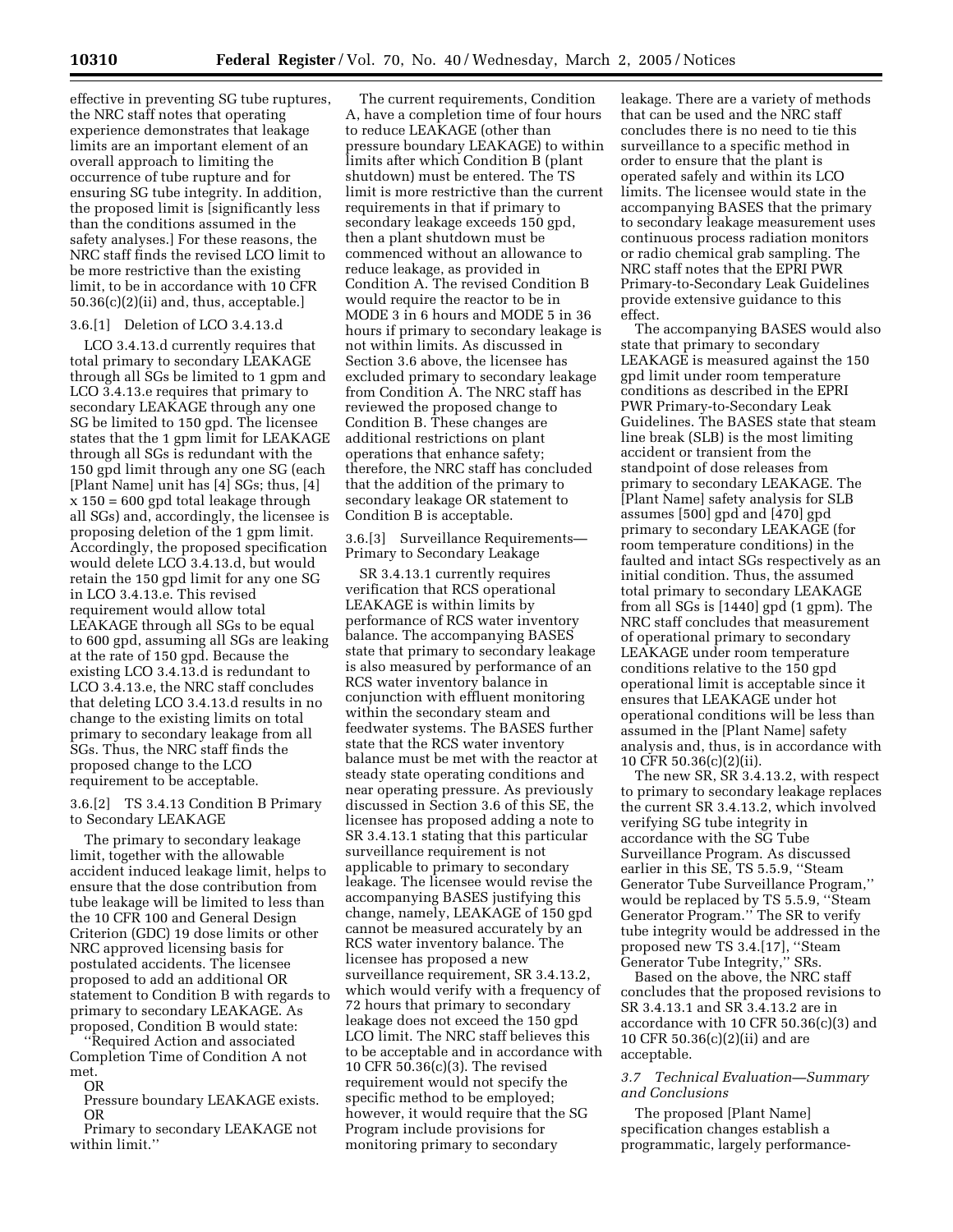based regulatory framework for ensuring SG tube integrity is maintained. The NRC staff finds that it addresses key shortcomings of the current framework by ensuring that SG programs are focused on accomplishing the overall objective of maintaining tube integrity. It incorporates performance criteria for evaluating tube integrity that the NRC staff finds consistent with the structural margins and the degree of leak tightness assumed in the current plant licensing basis. The NRC staff finds that maintaining these performance criteria provides reasonable assurance that the SGs can be operated safely without increase in risk.

The revised TSs would contain limited details concerning how the SG Program is to achieve the required objective of maintaining tube integrity, the intent being that the licensee will have the flexibility to determine the specific strategy for meeting this objective. However, the NRC staff finds that the revised TSs include sufficient regulatory constraints on the establishment and implementation of the SG Program such as to provide reasonable assurance that tube integrity will be maintained.

Failure to meet the performance criteria will be reportable pursuant to 10 CFR 50.72 and 50.73. The NRC ROP provides a process by which the NRC staff can verify that the licensee has identified any SG Program deficiencies that may have contributed to such an occurrence and that appropriate corrective actions have been implemented.

In conclusion, the NRC staff finds that the [Plant Name] TS amendment request conforms to the requirements of 10 CFR 50.36 and establishes a TS framework that will provide reasonable assurance that tube integrity is maintained without undue risk to public health and safety.

#### **4.0 References**

(1) Letter, R.E. Beedle, NEI, to L.J. Callan, NRC, December 16, 1997, transmitting NEI 97–06 (Original), ''Steam Generator Program Guidelines.''

(2) NEI 97–06, Revision 1, ''Steam Generator Program Guidelines,'' January 2001. ADAMS Accession No. ML010430054.

(3) SECY–00–0078, ''Status and Plans for Revising the Steam Generator Tube Integrity Regulatory Framework,'' March 30, 2000.

(4) Draft Regulatory Guide 1.121, ''Bases for Plugging Degraded PWR Steam Generator tubes,'' August 1976.

(5) Memorandum dated September 8, 1999, to W.H. Bateman, Chief, EMCB, NRR, NRC from J.W. Anderson, EMCB, NRR, NRC, ''Summary of August 27,

1999, Senior Management Meeting with NEI/EPRI/Industry to Discuss Issues Involving Implementation of NEI 97– 06.'' This memorandum encloses Industry White Paper entitled, ''Deterministic Structural Performance Criterion Pressure Loading Definition.''

(6) Memorandum dated May 19, 2004, from J.L. Birmingham, Project Manager, NRR, NRC to Cathy Haney, Program Director, Policy and Rulemaking Program, Division of Regulatory Improvement Programs, NRR, NRC, ''Summary of May 14, 2004 Meeting with Nuclear Energy Institute (NEI) on Status of Steam Generator Structural Integrity Performance Criteria.'' ADAMS Accession No. ML041540500.

(7) NUREG–1570, ''Risk Assessment of Severe Accident—Induced Steam Generator Tube Rupture,'' March 1998.

(8) NUREG–1022, Rev 2, ''Event Reporting Guidelines 10 CFR 50.72 and 50.73,'' October 31, 2000.1

(9) NUREG–1649, Rev 3, ''Reactor Oversight Process,'' July 2000.

#### **5.0 State Consultation**

In accordance with the Commission's regulations, the [ ] State official was notified of the proposed issuance of the amendment. The State official had [(1) no comments or (2) the following comments—with subsequent disposition by the staff].

# **6.0 Environmental Consideration**

The amendments change a requirement with respect to the installation or use of a facility component located within the restricted area as defined in 10 CFR Part 20 and change surveillance requirements. The NRC staff has determined that the amendments involve no significant increase in the amounts and no significant change in the types of any effluents that may be released offsite, and that there is no significant increase in individual or cumulative occupational radiation exposure. The Commission has previously issued a proposed finding that the amendments involve no significant hazards consideration, and there has been no public comment on such finding (FR). Accordingly, the amendments meet the eligibility criteria for categorical exclusion set forth in 10 CFR 51.22(c)(9). Pursuant to 10 CFR 51.22(b) no environmental impact statement or environmental assessment need be prepared in connection with the issuance of the amendments.

### **7.0 Conclusion**

The Commission has concluded, based on the considerations discussed above, that (1) there is reasonable assurance that the health and safety of the public will not be endangered by operation in the proposed manner, (2) such activities will be conducted in compliance with the Commission's regulations, and (3) the issuance of the amendments will not be inimical to the common defense and security or to the health and safety of the public.

# **Model No Significant Hazards Consideration Determination**

*Description of Amendment Request:* The proposed amendment revises TS 1.1, Definitions, TS 3.4.13, RCS Operational LEAKAGE, TS 5.5.9, Steam Generator Tube Surveillance Program, and TS 5.6.9, Steam Generator Tube Inspection Report, and adds a new specification for Steam Generator Tube Integrity. The proposed changes are necessary in order to implement the guidance for the industry initiative on NEI 97–06, ''Steam Generator Program Guidelines.'' The licensee has evaluated whether or not a significant hazards consideration is involved with the proposed changes by focusing on the three standards set forth in 10 CFR 50.92, ''Issuance of Amendment,'' as discussed below:

*Basis for proposed no significant hazards consideration determination:* As required by 10 CFR 50.91(a), an analysis of the issue of no significant hazards consideration is presented below:

# *Criterion 1—The Proposed Change Does Not Involve a Significant Increase in the Probability or Consequences of an Accident Previously Evaluated*

The proposed change requires a SG Program that includes performance criteria that will provide reasonable assurance that the SG tubing will retain integrity over the full range of operating conditions (including startup, operation in the power range, hot standby, cooldown and all anticipated transients included in the design specification). The SG performance criteria are based on tube structural integrity, accident induced leakage, and operational LEAKAGE.

A SGTR event is one of the design basis accidents that are analyzed as part of a plant's licensing basis. In the analysis of a SGTR event, a bounding primary to secondary LEAKAGE rate

<sup>1</sup>On September 24, 2004, a **Federal Register** notice (69 FR 57367) was published noticing the issuance of an errata to Revision 2 of NUREG–1022, ''Event Reporting Guidelines 10 CFR 50.72 and 50.73.'' The errata indicates that steam generator tube degradation is considered serious if either of the two criteria specified in Section 3.2.4(A)(3) of NUREG–1022 (*i.e.*, the structural and accident leakage performance criteria), Revision 2, are not satisfied.